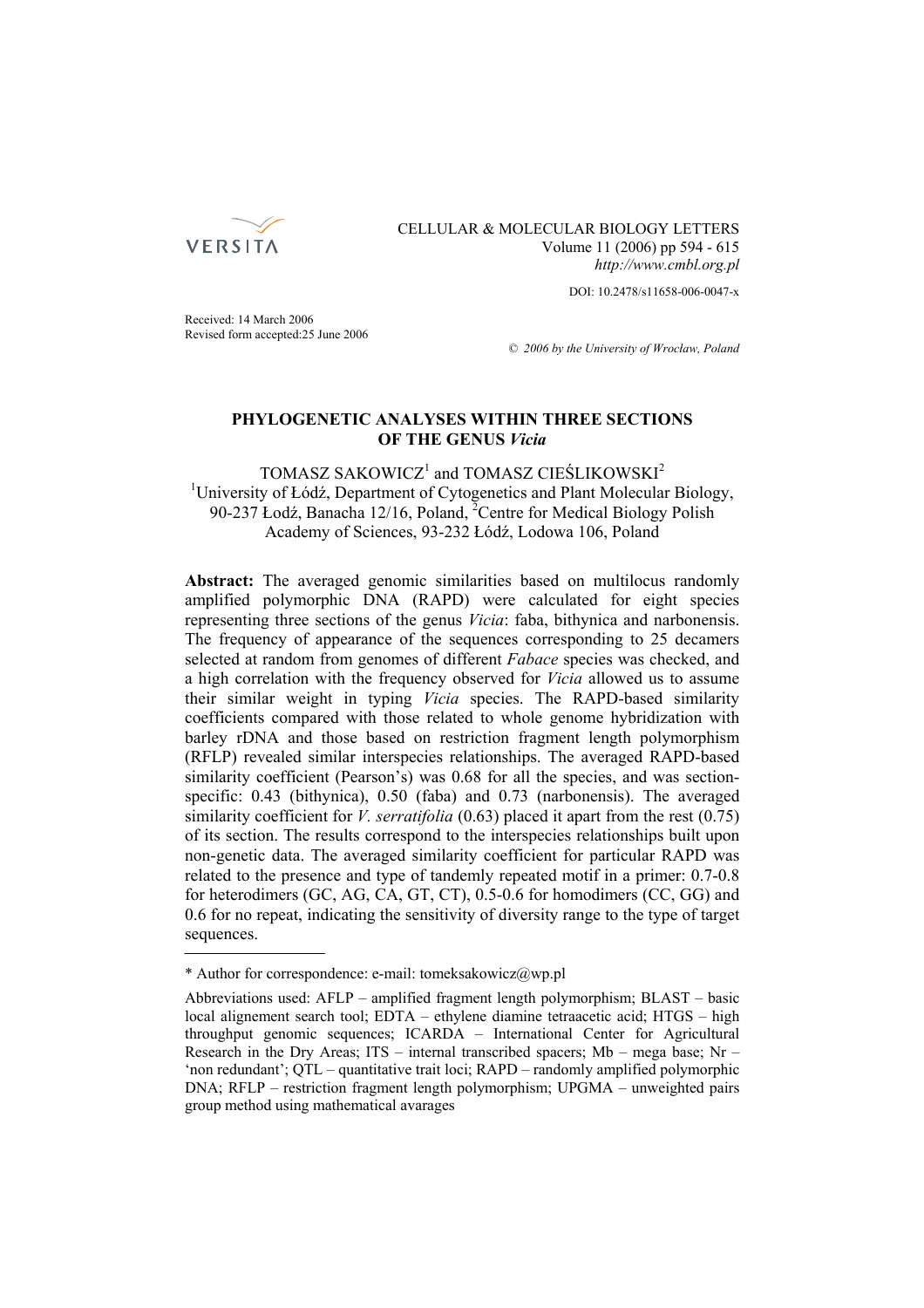## CELLULAR & MOLECULAR BIOLOGY LETTERS 595

### **Key words**: *Vicia*, Average similarity, Multilocus diversity, RAPD

## **INTRODUCTION**

The genus *Vicia* belongs to the Legumes, one of the largest families of flowering plants, representing tremendous morphological, ecological and genetic diversity. It includes approximately 170 species [1]. About 40 species, mostly of Mediterranean origin, are cultivated worldwide [2], while about 10 cultured species (e.g. *V. sativa, V. villosa, V. faba*, *V. cracca*) are a significant source of fodders, green manures and forages. The extensive research into legume genomes carried out over the past decade not only yielded considerable sequence data, rich enough to perform whole genome comparative analyses, but it enabled the establishment of the methods suitable for this type of investigation [3-7]. These include detection of sequence linkage equilibria, RFLP, RAPD or microsatellite-based mapping, and identification of associations with morphological traits or isozyme patterns. To assess the general taxon internal diversity, one has to include overall sequence homologies and the conservation of their order (synteny). Colinear RFLP maps and a close phylogenetic relationship are good indicators of local colinearity, but detailed analysis of the targeted local region is necessary to reveal microcolinearity, which in plants is regarded as an especially useful tool for plant gene identification and study, and for the comparison of many plant genomes [6]. Microcolinearity is observed even between distantly related species; therefore, *loci* marker probes can be obtained allowing for comparative research on different individuals [8]. Elsewhere, instead of one-to-one colinearity, the distributed network of synteny was discovered [9-11]. Besides the number of comparative experimental data types, statistical methods of sequence analysis were proposed for searches of regions of homology [12, 13].

Several *Vicia* species characteristics (biochemical, molecular, karyotype, genetic etc.) have been described, leading to a general picture of the diversity within this genus [14-20]. Comparative analysis of the above-mentioned data sets revealed some discrepancies in the resulting species arrangements within the *Vicia* genus, and thus a need for a common strategy for data ordering stimulated the search for genomic markers related to the general taxon specificity.

The equivalence between taxonomic interspecies order and species-specific trait relationships and the identification and location of important genes and sequences has been investigated in particular detail in *V. faba* [21, 22]. Its large genome, one of the largest amongst the legumes at 13,000-26,000 Mb [23], seriously complicates the development of saturated linkage maps [24].

The conservation of numerous chromosomal regions in *Vicia* based on isozyme *loci* has been suggested [25]. The information concerning gene arrangement on the genome is recognized as crucial for genome structure evolution. Different kinds of DNA standard markers are considered especially useful for crossreferencing genetic information to reveal areas of homology and to establish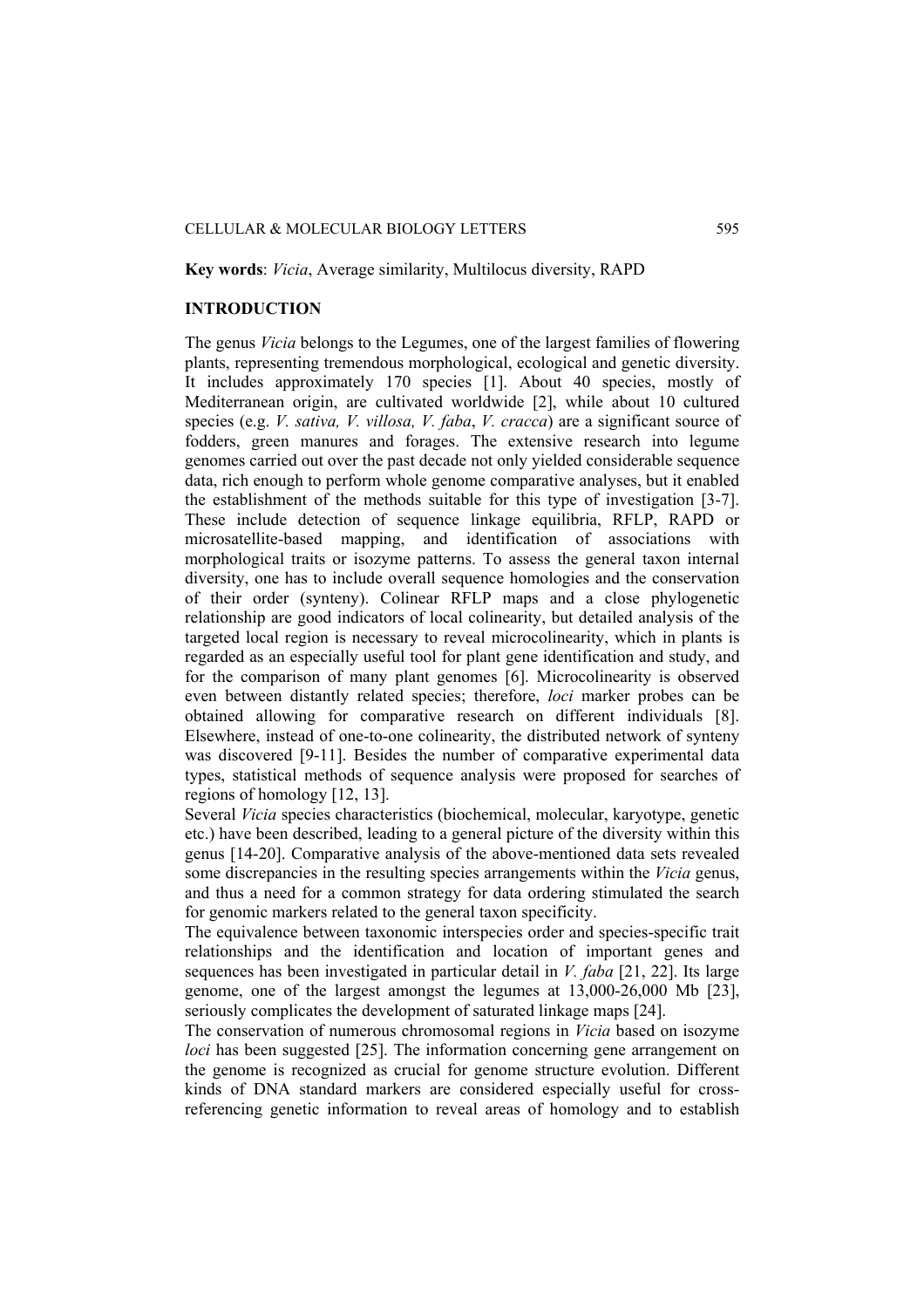genomic rearrangements [3, 26]. There is particular interest in the RAPD markers tightly linked to genes or quantitative trait *loci* (QTLs) of agronomic significance (rust resistance, broomrape resistance, *Ascochyta fabae* resistance) [22, 27, 28]. However, ribotyping [29], RFLP analysis [17, 30] amplified fragment length polymorphism (AFLP) [31], microsatellites [21, 32], dispersed [33] and tandem repeats [34], and transposon distribution [34-37] are still of particular importance. Such a variety of genetic typing results encourages investigation of the extent of equivalence between the diversity related to the whole *Vicia* genome and the diversity related to non-genetic features, in particular the extent of equivalence between the whole genome-related similarity of the species and their similarity based on a limited genomic representation referring to a randomly selected set of *loci*.

In this study, we investigated *Vicia faba* and a group of its close relatives (eight species: *V*. *bithynica*, *V*. *faba*, *V*. *galilaea*, *V*. *hyaeniscyamus*, *V*. *johannis*, *V*. *kalakhensis*, *V*. *narbonensis* and *V*. *serratifolia*, representing the narbonensis, bithynica and faba sections) [38] with the aim of estimating the genetic diversity among the selected *Vicia* species, based on the averaged genomic relationships. We also examined the effectiveness of averaged simple genetic characteristics in the description of groups of species.

# **MATERIALS AND METHODS**

## **Plant material and genomic DNA isolation**

Plant material was obtained from the collections of the International Center for Agricultural Research in the Dry Areas (ICARDA) in Aleppo, Syria (seven species) and the Plant Breeding Station in Olsztyn, Poland (*V. faba*). All the accessions are listed in Tab. 1.

| Crop and IG<br>number | Section     | Species               | Subtaxa         | Origin          |
|-----------------------|-------------|-----------------------|-----------------|-----------------|
| 110 60059             | narbonensis | <i>V.</i> narbonensis | var.aegyptica   | Greece, Crete   |
| 932 60881             | narbonensis | V. bithynica          |                 | Italy           |
| 4199 64148            | bithynica   | V. bithynica          |                 | Syria, Lattakia |
| 2130 62079            | narbonensis | V. serratifolia       |                 | Turkey          |
| 3119 63068            | narbonensis | V. johannis           | var. procumbens | Syria, Lattakia |
| 4159 64108            | narbonensis | V. hyaeniscyamus      |                 | Syria, Homs     |
| 4182 64131            | narbonensis | V. kalakhensis        |                 | Syria, Homs     |
| 6031 32210            | narbonensis | V. galilaea           |                 | Italy           |
| 8121 42116            | narbonensis | V. eristalioides      |                 | Italy           |
| 32 7 17               | faba        | V. faba               | subsp. Minor    | Poland          |

Tab. 1. *Vicia* cultivars and accessions used in this study.

The total genomic DNA was extracted from an approximately 5-mm long section of the apical root (meristem). The frozen meristem material (1 mg) was disrupted by grinding in liquid nitrogen prior to cell lysis, and digested by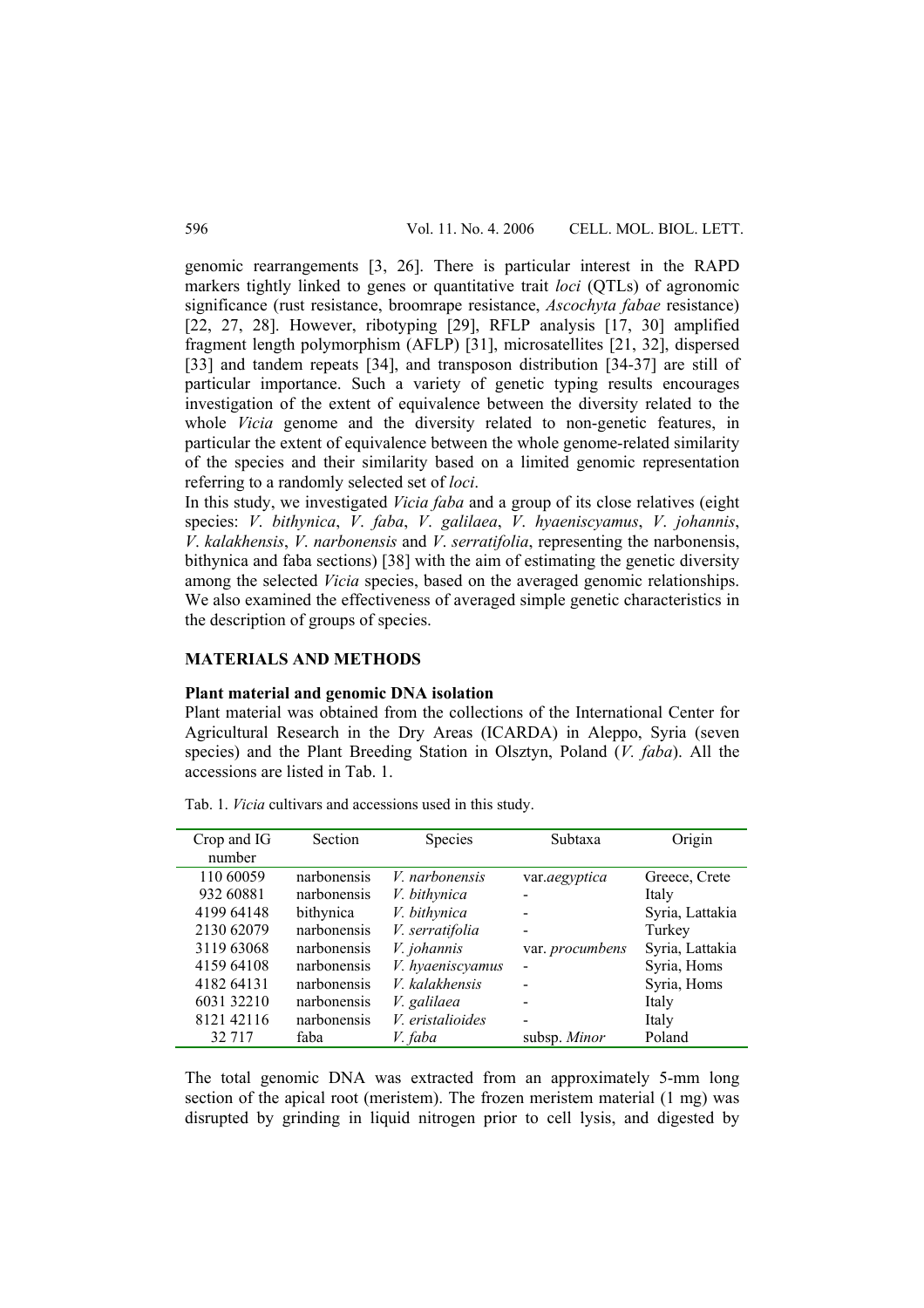RNase-A in a lysis buffer at 65ºC. DNA extraction (DNeasy Plant Mini Kit, Qiagen) was followed by spectrophotometrical quantification of the DNA amount at 260 nm (Hitachi 2000). Subsequently, the DNA solutions originating from separate accessions were collected together to form the final mixtures, each consisting of 7-10 individual genomic DNAs.

# **Ribotyping**

Ribotyping was performed according to the procedure described above (with *Bam*HI digestion of the total DNA sample series). The same hybridization conditions were applied. The plasmid pTA71, including the barley 5.8S, 18S and 25S rDNA genes (without spacers), was used as a hybridization probe [39]. The barley genes are evolutionarily far from the equivalent sequences of particular *Vicia* species. Therefore, in numerical calculation, they might safely be assumed as approximately equidistant from each of them.

## **Southern hybridization analysis**

Two endonucleases, *Bam*HI and *Bgl*II, were applied for the two separate DNA sample series digestions. Digested genomic DNA samples (8 μg per lane) were fractionated by electrophoresis in 1% (w/v) TAE-agarose gels (40 mM Tris, 1 mM EDTA, pH 8.0, 1.14 ml acetic acid/L), before alkaline transfer to nylon membranes (Hybond N+, Amersham). Then they were denaturated, hybridized and detected under standard conditions [40]. The filters were immobilized to <sup>32</sup>P-labelled total DNA from *Vicia* species as probes (labelled by nick translation). Stringent washes were carried out at 65ºC in 0.5 M sodium phosphate buffer, pH 7.5.

# **RAPD amplification**

The amplification of genomic DNA was performed according to the procedure of Williams [41] with a minor modification related to the temperature profile. The reaction mixture included 10 mM Tris-HCl, pH 8.3, 50 mM KCl, 2 mM MgCl<sub>2</sub> (Finnzyme, Finnland), and 0.2 mM dNTP (Promega, USA). The aliquot of 25 μL contained the reaction mixture, 30 ng of primer (SIGMA-ARK, Germany), 5 ng of genomic DNA, and 2 units of thermostable polymerase Dynazyme™ (Finnzyme, Finland) and Milli-Q water (Millipore, Austria). The temperature profile included initial denaturation at 95ºC for 1 min., followed by 35 cycles (denaturation at 94ºC for 1 min., annealing for 1 min. and extension at 72ºC for 2 min.) with a final extension step at 72ºC for 10 min. The temperature of annealing was primer-specific and was each time 5ºC below its melting temperature (supplied by the manufacturer). The amplification was performed in thin-wall vials (MJ Research, USA) in a Uno II thermocycler (Biometra, Germany). The amplification products were separated against a molecularweight marker (100-bp DNA ladder, MBI Fermentas) in 1.5% agarose gel and TAE buffer (40 mM TRIS-acetate, 1 mM EDTA, pH 7.8) at 80 V in an MGU 602T electrophoresis unit (CBS Scientific, USA). The gel stained with ethidium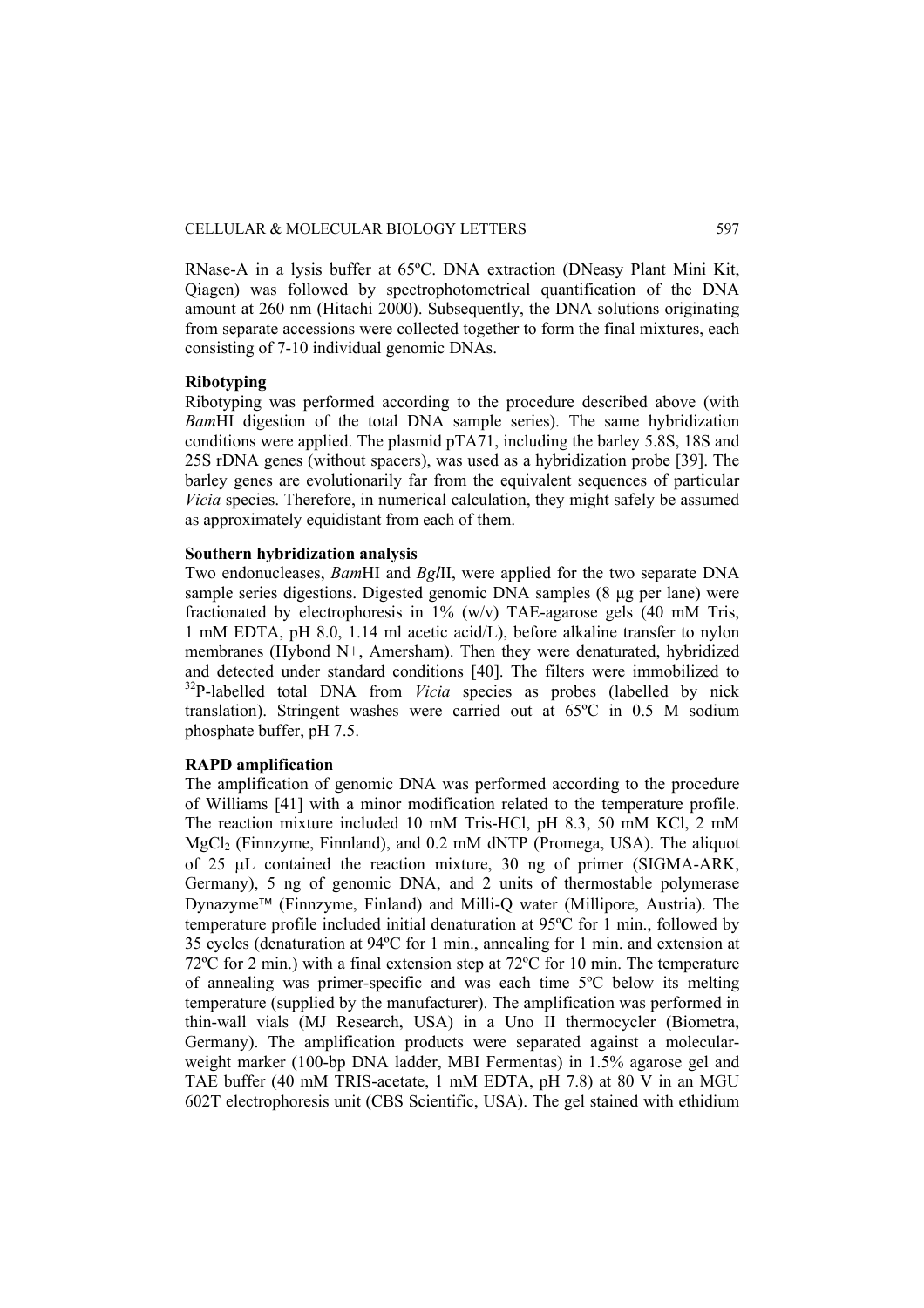bromide was visualized under ultra-violet light and documented using a computer image system (Vilber Lourmat, France).

## **BLAST searches**

A homology search for 25 decamer oligonucleotides that were applied as primers for RAPD was carried out to estimate the frequency of their appearance in the *Vicia* genome. The search was performed with the aid of the Basic Local Alignement Search Tool (BLAST) program, version 2.2.8 (NCBI: http://www.ncbi.nlm.nih.gov/BLAST). The search concerned the following databases: Nr ('Non redundant', i.e. all GenBank+EMBL+DDBJ+PDB sequences), 'Chromosome' and HTGS (Unfinished High Throughput Genomic Sequences; Sequences: phases 1 and 2, but not those of phase 0). The search limits were the same for all the search series  $(E = 5000)$ . The common search was performed across the database, with a common wide taxonomy limit (e.g. *Viridiplanteae*, *Magnoliophyta*, *Fabaceae*, etc.) to ensure the same chance of selection for each species [42], and then the resulting hit numbers were split between species of interest. The species selected for comparison were *Vicia faba*  (*Viciae*), *Pisum sativum* (*Viciae*), *Phaesolus vulgaris* (*Phaseoleae*) and *Glycine max* (*Phaseoleae*). An additional search concerning *Arabidopsis thaliana*  (*Brassiceae*) was performed across two databases, 'Non redundant' (Nr) and 'Chromosome'.

The averaged hit numbers (i.e. the frequency of the appearance of particular primer sequences in the genome) were designed for the two species (*G. max* and *P. sativum*) represented in the database by a relatively large number of sequences. Then, the interspecies differences in the hit numbers related to particular decamers were applied as the first approximation of the error related to average values. The averaged hit numbers accompanied by the appropriate errors were subsequently used to extrapolate the hit number value related to the *Vicia* genus. The correlation between hit numbers found for individual species was calculated using Statistica 5.1 software.

# **Computer-assisted electrophoretogram analyses**

The numerical analysis of electrophoretic patterns was performed with the aid of the GelCompar programme (Applied Maths, Kortijk, Belgium) applying product-moment correlation (Pearson's) and the unweighted pair group method using arithmetic averages (UPGMA) [43]. For the inter-track comparison, the similarity coefficient of Nei was applied. Only amplicons greater than 200 bp were analysed. The values of the similarity coefficient matrices (GelCompare software, 'Fine alignement') were transformed to Fisher *z* for further numerical analysis [43]. The dendrogram of generalized interspecies relationships was constructed by means of the UPGMA algorithm based on averaged Pearson's correlation coefficients (Statistica 5.1, Statsoft).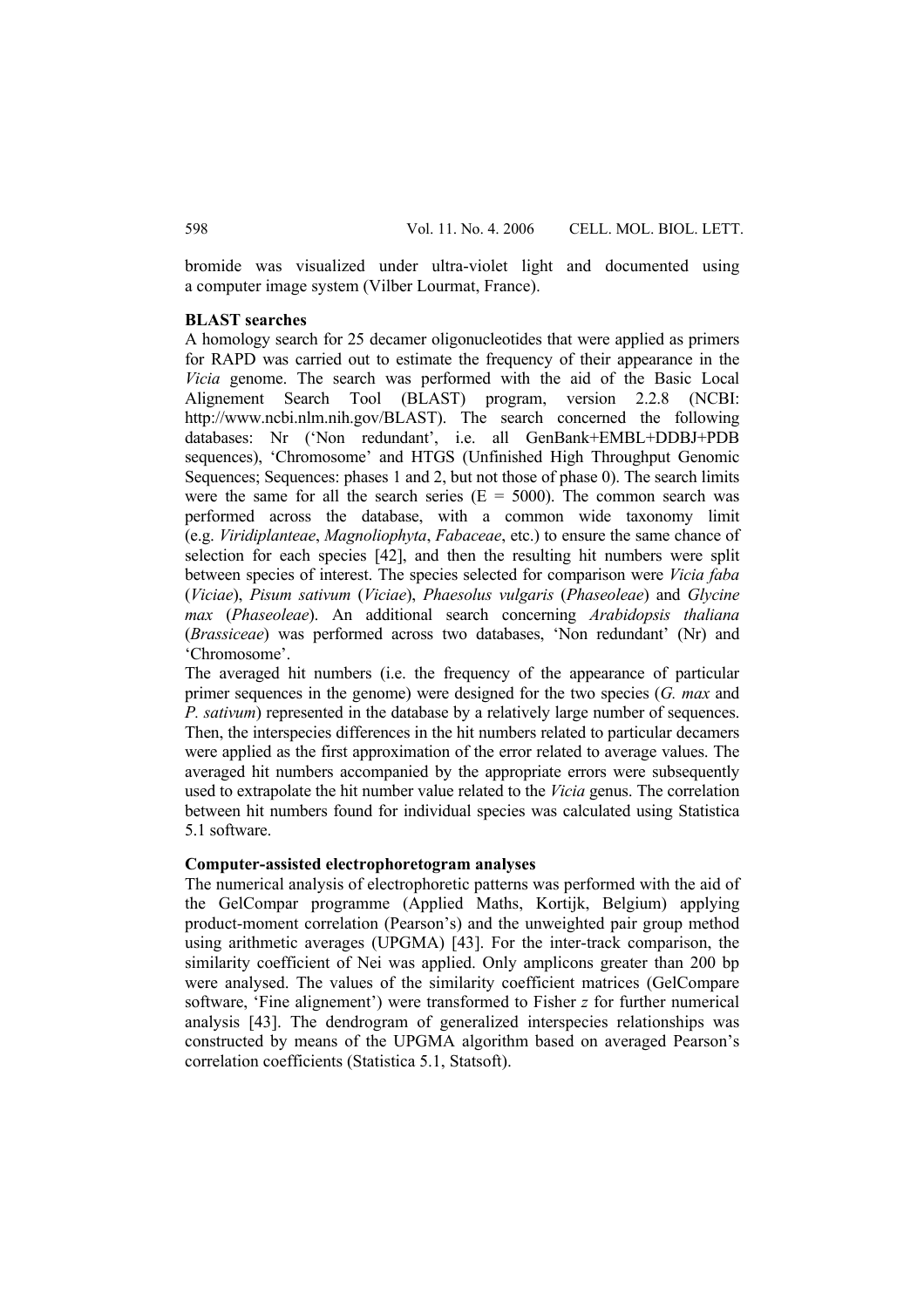# CELLULAR & MOLECULAR BIOLOGY LETTERS 599

## **RESULTS**

Genomic DNA mixtures of eight *Vicia* species were analyzed in a series of RAPD tests. Each mixture consisted of DNA isolates originating from several separate accessions. The amplification products were separated electrophoretically, then the electrophoretic pictures were subjected to computer assisted analysis as described in the Materials and Methods section. Finally, the resulting similarity matrices were applied for the common clustering analysis and for the calculation of the averaged interspecies diversity.

# **Accuracy of the RAPD test**

The accuracy and repetitiveness of typing were verified for each species of interest. For each species, a set of three different DNA mixtures was used in tripled accuracy testing procedures including the isolation of meristemic DNA and amplification. R03, R07 and R08 were the three different RAPD markers applied for each mixture. The general accuracy was higher than 89%. The exceptions were *V. faba* for R03 and *V. narbonensis* for R08, for which the differences were much greater. These differences in the amplicon pools generated for particular species were limited to one or two bands. The greatest diversity, observed for *V. faba*, was additionally tested on the next six distinct genomic mixtures. As no further differences were found (data not shown), the observed discrepancies were interpreted as resulting from genome structure differences, and the experimental error was approximated as not exceeding the value related to molecular weight marker electrophoretic resolution.

### **The equivalence of primer-based representation of related genomes**

The set of decamer primers selected at random was tested to check if it represents particular plant genomes with similar significance, prior to detailed interspecies diversity measurement. The frequency of their appearance in the plant genome of species closely related to *Vicia faba* (*Pisum sativum*, *Glycine max* and *Phaesolus vulgaris*) was compared [9, 11, 44-46].

The decamer distributions are shown in Fig. 1, which presents the comparison of the hit numbers found in the organellar, nuclear and transposon sequences. The latter class of sequences was distinguished because of the significance of the transposable element amplification for plant genome size variation [8, 33, 47] and because of the copy number of transposable elements in the *Vicia* genome, which reaches up to  $10^6$  [35]. The histogram of similarities found for most of the applied decamer sequences for the three species (*P. sativum*, *G. max*, *P. vulgaris*) and the genus *Vicia* illustrated the general correspondence existing between their genomes.

The correlation between *Vicia* and *P. vulgaris* was high ( $r^2 = 0.680$ , p < 0.0001), similar to that for *P. sativum* ( $r^2 = 0.833$ ,  $p < 0.0001$ ) and for *G. max* ( $r^2 = 0.755$ , p < 0.0001). A high correlation was also found between *Vicia* and *A. thaliana*   $(r^2 = 0.654, p < 0.0004,$  and  $r^2 = 0.768, p < 0.0001$  for the search across the 'Chromosome' database). As the homologues to the RAPD markers resulting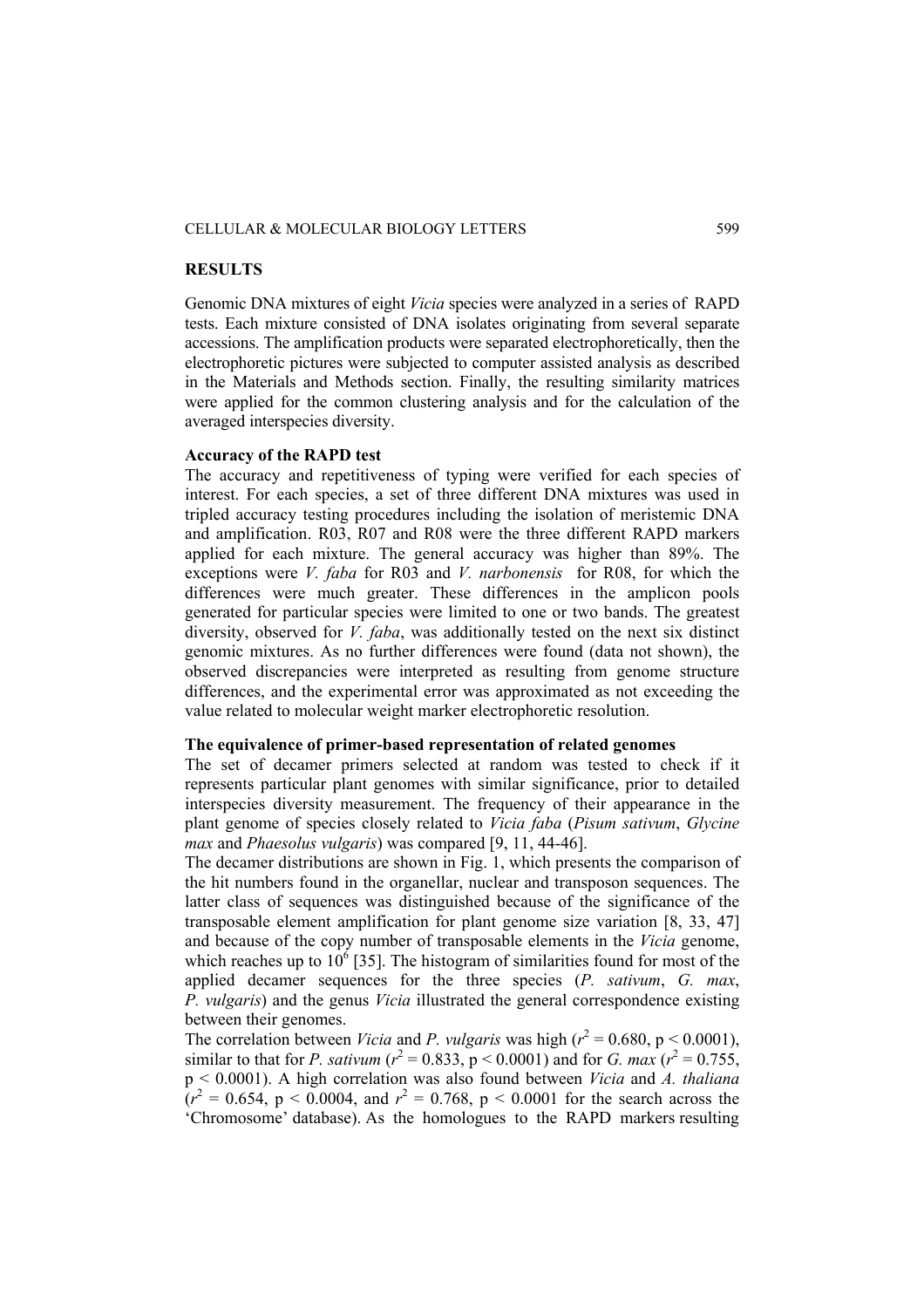

Fig. 1. The averaged frequency of appearance of decamer sequences applied as primers for RAPD, calculated for: A - two close relatives of *V. faba* (*P. sativum*, *G. max*); B - *A. thaliana*. The search was performed across the 'Chromosome'database, related to primers from R01 up to R16 and 'split' to separate chromosomes. The search was carried out using BLASTN 2.2.8 across the NCBI sequence database Nr (the number of descriptions = 1000; number of alignments = 1000;  $E = 5000$ ). The calculation error was designed as the difference between individual hit numbers.

from the databank searches are mostly genic, the RAPD results might represent the relationships referring to the coding regions of the genome. That is also suggested by the high correlation with *A. thaliana* sequences [5, 48].

To estimate the hit frequency for *Vicia* (the sequences of which are relatively infrequent in the databases), the averaged number of hits was calculated for the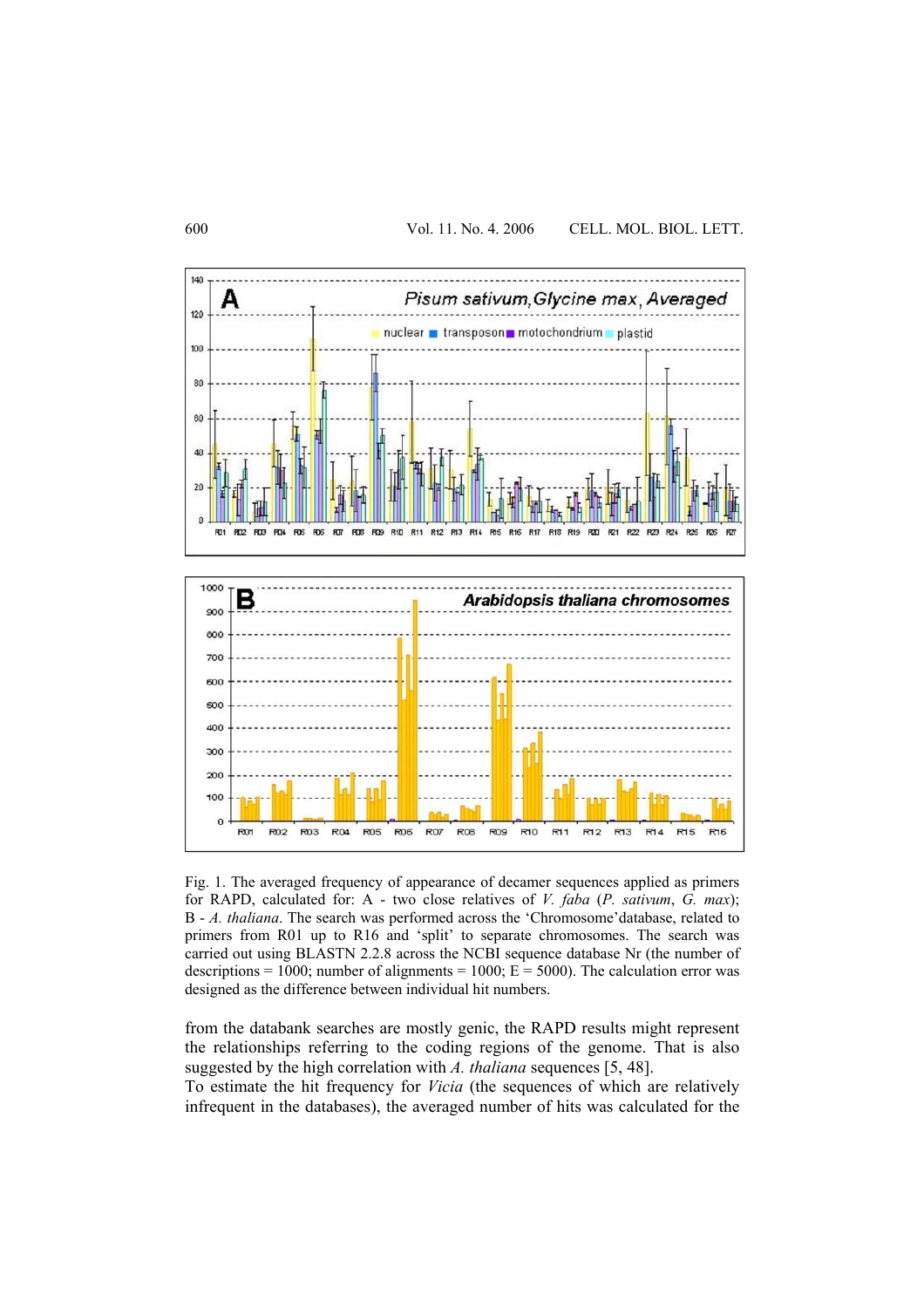relatively close species *G. max* and *P. sativum*, sequences of which are substantially present in the databases. The correlation between the hit numbers for these species was very high ( $r^2 = 0.919$ , p < 0.0001), between the averaged (over *G. max* and *P. sativum*) hit frequencies and frequencies for *Vicia*, 0.807 (p < 0.000001). The error of the predicted hit number distribution in *Vicia* was estimated by the differences in the corresponding hit frequencies in *G. max* and *P. sativum* (Fig. 1).

The described correspondence in hit frequencies observed for different species suggests that despite the relatively limited data for particular *Vicia* species (Fig. 1), similar rules of genomic sequence distribution should be valid for the analysed genus, and that in the genomes more closely related to *Vicia*, there exists a similarly significant degree of correlation. That corresponds with the known simultaneous multi-gene inter-genome homology [25] and suggests that a random set of decamer sequences should possess similar significance for the comparisons of such genomes.

# **RAPD-based genetic diversity**

For six oligonucleotides (R01, R03, R08, R15, R18 and R19), the averaged amplicon numbers were higher than six per track, while for four (R20, R21, R23 and R27), they were lower than three (Tab. 2). The amplicon length generally did not exceed 2 kb, and mostly ranged from 200 bp to 700 bp. The widest range of band length (up to 450 bp) was observed for R01, R03, R07, R18 and R15, while the narrowest (up to 300 bp) was for R06, R11, R16, R20, R22 and R27. For only a few decamers was an amplicon common to all the species observed. For 84.5% (21/25 tests) of the decamers, products common to the entire narbonensis section were generated, while for 16.5% (4/25 tests) of the decamers, no common band was observed in any group bigger than two species. The dendrograms formed as a result of these analyses were strongly diverse in their shape and global homology level. About 20% (5 tests) of them were stair-shaped, while about 80% (20 tests) formed more or less distinct clusters. In about 20% of the results, the greatest distance in the interspecies homology level exceeded 80%.

For most of the RAPD tests (Tab. 2), all six species of the narbonensis section were rather similar and their electrophoretic patterns formed common clusters, while the species representing the faba and bithynica sections remained separated. The internal homology level of narbonensis ranged between 95% and 30% (in stair-shaped dendrograms). *V. bithynica* and *V. faba* were gathered out of the narbonensis section, or the difference related to them was lower than the interspecies differences inside this section. These two species were occasionally included into the narbonensis section. They were sometimes clustered together.

Three types of gathering patterns distinguishing separate sections were observed (Tab. 2):

i. In 14 experiments, the species of the narbonensis section were gathered together, while *V. faba* and *V. bithynica* clustered together out of this section, or were weakly associated with it (R05-R08, R11, R15, R16, R18-R23, R25).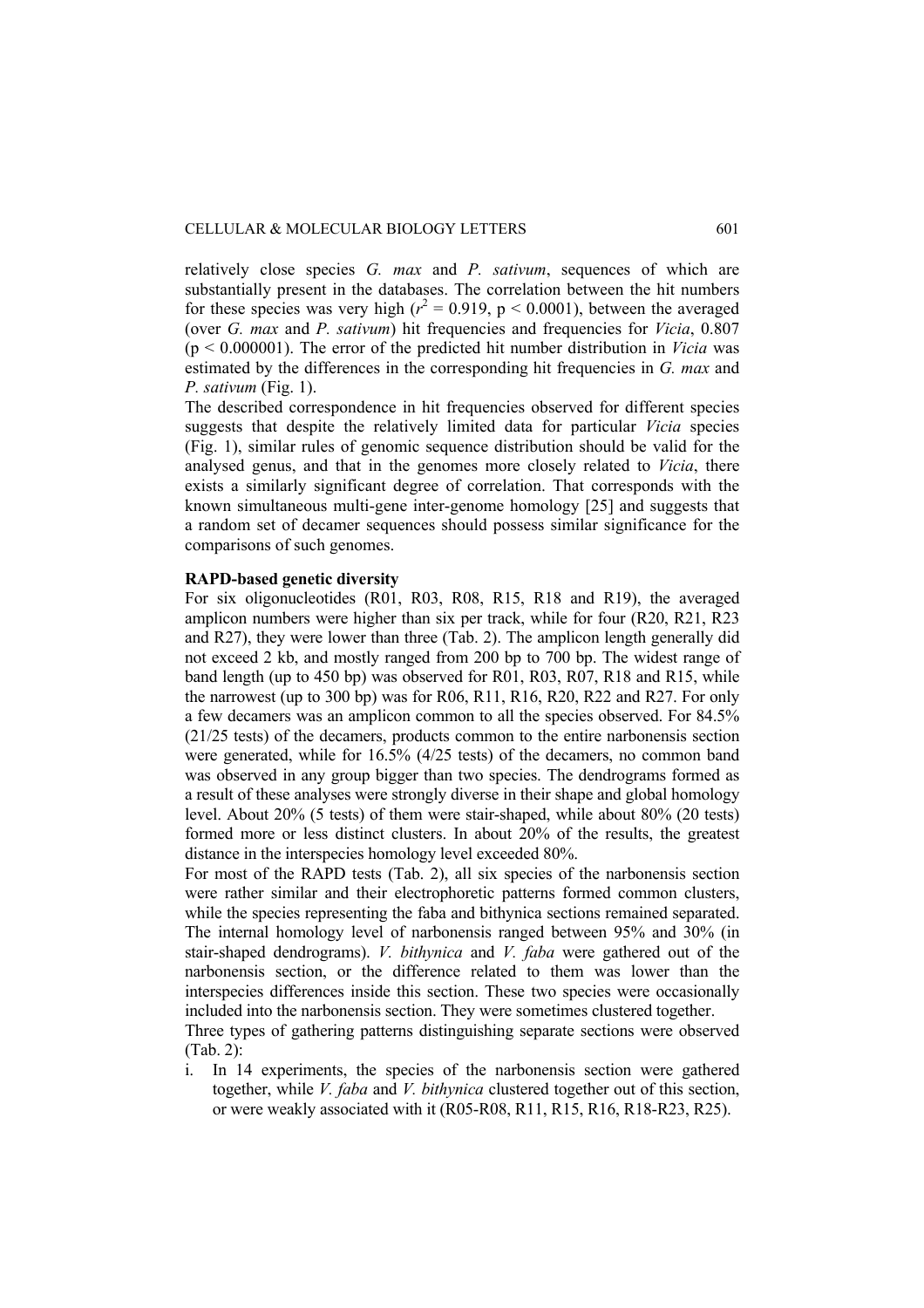Tab. 2. A comparison of dendrogram topologies. The dendrogram errors are indicated as narrow rectangles. Some repeated motifs in the primer sequences are underlined. The species names are abbreviated as follows: *V. bithynica* – B, *V. faba* – F, *V. narbonensis* – N, *V. hyaenicyamus* – H, *V. galilaea* – G, *V. kalakhensis* – K, *V. johannis* – J, *V. serratifolia* – S.

| RAPD             | Sequence          | Number of<br>polymorphic<br>bands | Dendrogram structure<br>Species<br>100                                                               |
|------------------|-------------------|-----------------------------------|------------------------------------------------------------------------------------------------------|
| <b>R01</b>       | <b>GTCCACACGG</b> | 27                                | $\frac{G}{S}B$<br>$\rm H~J$<br>$_{\rm F}$ K<br>$\mathbf N$                                           |
| R02              | <b>GATCCGGAGC</b> | 26                                | N<br>$_{\rm H}\rm{K}$<br>$_{\rm F}$ J<br>$\rm _S$ G<br>$\, {\bf B}$                                  |
| R <sub>0</sub> 3 | GTGCGCGACC        | 29                                | K<br>$_{\rm N}$ G<br>$\mathbf{H}^{\mathbf{J}}$<br>$_\mathrm{S}$ B<br>$\mathbf F$                     |
| R <sub>04</sub>  | <b>GAGAGCCTCG</b> | 16                                | S<br>$_{\rm K}$ B<br>$_{\rm J}$ H<br>N <sub>G</sub><br>F                                             |
| R <sub>05</sub>  | <b>GCTCTCAGCG</b> | 27                                | F<br>$_{\rm S}$ B<br>$\int K$<br>$_{\rm H}{\rm G}$<br>N                                              |
| R <sub>06</sub>  | CTGCTGCTGA        | 24                                | Η<br>$\overrightarrow{N}$ <sub>S</sub> $\overrightarrow{J}$<br>$\stackrel{\circ}{B}K$<br>$\mathbf F$ |
| R <sub>07</sub>  | CGGCGGACTA        | 25                                | ${\rm N}$<br>$_{\rm J}$ H<br>$_{\rm G}$ K<br>$\breve{B}$ F<br>S                                      |
| <b>R08</b>       | <b>GCCCTCGGAT</b> | 26                                | K<br>$\mathrm{H^{N}}$<br>$\begin{array}{c} \nGJ \\ FS \\ B\n\end{array}$                             |
| R <sub>09</sub>  | <b>GTGTGAGAGA</b> | 14                                | B<br>$\rm H^N$<br>$\overline{K}S$<br>.<br>T<br>$G_F^J$                                               |
| R10              | GATCGATCGA        | 16                                | K<br>$_{\rm F}$ G<br>$H^J$<br>$\rm _S$ B<br>$\mathbf N$                                              |
| R11              | <b>CCAGTGCATG</b> | 14                                | $\rm N$<br>$K^J$<br>$\mathrm{G}\,\mathrm{H}$<br>$_{\rm F}$ S<br>$\mathbf F$                          |
| R <sub>12</sub>  | <b>GCCTAGATCG</b> | 19                                | N<br>$_{\rm B}$ H<br>$_{\rm F}$ J<br>$\mathbf{G}^{\mathrm{K}}$<br>S                                  |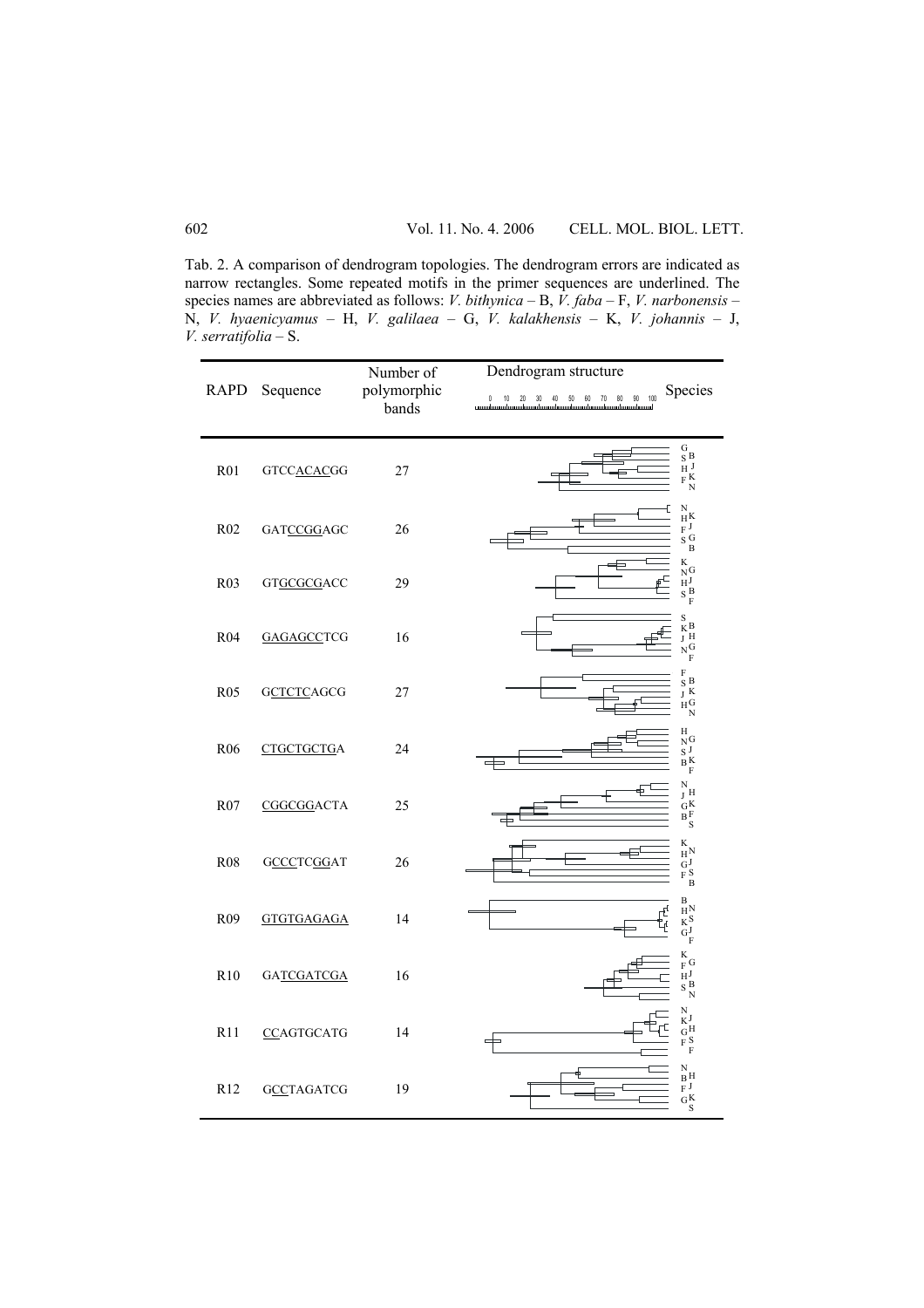| CELLULAR & MOLECULAR BIOLOGY LETTERS |  |
|--------------------------------------|--|
|--------------------------------------|--|

| <b>RAPD</b>      | Sequence          | Number of<br>polymorphic<br>bands | Dendrogram structure<br>Species<br>$90 - 100$<br>10  20  30  40  50  60  70  80<br>$\mathbf{0}$                                |
|------------------|-------------------|-----------------------------------|--------------------------------------------------------------------------------------------------------------------------------|
| R13              | <b>CTCTCGGACA</b> | 9                                 | $\begin{array}{c} \text{K} \ \text{H}\ \text{G} \ \text{B} \ \text{J} \ \text{N} \ \text{S} \ \text{N} \ \text{F} \end{array}$ |
| R14              | <b>GCCAGCTGAC</b> | 15                                | $_{\rm J}^{\rm K}$ G<br>$_{\rm N}{\rm H}$<br>$\mathbf S$ B<br>F                                                                |
| R <sub>15</sub>  | CGACTGCGCC        | 21                                | $\mathbf F$<br>$\mathbf{K}^{\mathbf{B}}$<br>$\bar{\mathbf{G}}^{\mathbf{J}}$<br>$H_S^N$                                         |
| R <sub>16</sub>  | <b>GTCCGATCGC</b> | 10                                | $_{\rm J}^{\rm K}$ H<br>$S \over B F$<br>$\overline{N}$                                                                        |
| R18              | <b>TGGACGCGCT</b> | 26                                | K<br>$\mathbf{S}$ G<br>$\mathbf{H}^{\mathbf{J}}$<br>$\stackrel{\cdot\cdot}{\phantom{F}}$ N<br>$\overline{B}$                   |
| R <sub>19</sub>  | <b>ACGCGCTAGC</b> | 10                                | J<br>$K$ <sup>G</sup><br>$\frac{H}{F}$ <sup>N</sup><br>F S<br>$\overline{B}$                                                   |
| R <sub>20</sub>  | CCCTAGCGCG        | 12                                | $\, {\bf B}$<br>$K^N$<br>$\mathrm{G}^{\mathrm{H}}$<br>F J<br>S                                                                 |
| R21              | TGACCGCCGG        | 10                                | $\rm F$<br>$G_N$<br>$J_N$<br>$B_M$<br>S                                                                                        |
| R22              | <b>ACCGTCGGCA</b> | 12                                | K<br>$\int G$<br>$\tilde{N}$ H<br>$\stackrel{\cdot\cdot}{_{\rm F}}$ S<br>$\overline{B}$                                        |
| R <sub>2</sub> 3 | CTGCAGGCAG        | 21                                | H<br>$\rm K^G$<br>£<br>$N^J$<br>$\overrightarrow{F}$ $\overrightarrow{B}$                                                      |
| R24              | <b>GCTTGCACCG</b> | 26                                | T<br>NН<br>$_{F}$ G<br>$K_{\rm B}$                                                                                             |
| R <sub>25</sub>  | <b>CTACCGTGGC</b> | 18                                | F<br>$_{\rm J}$ B<br>$N_{H_N}^G$                                                                                               |
| R <sub>27</sub>  | CAGCGCTGGT        | 13                                | J<br>$\frac{N}{F}$ B<br>$K_G^S$                                                                                                |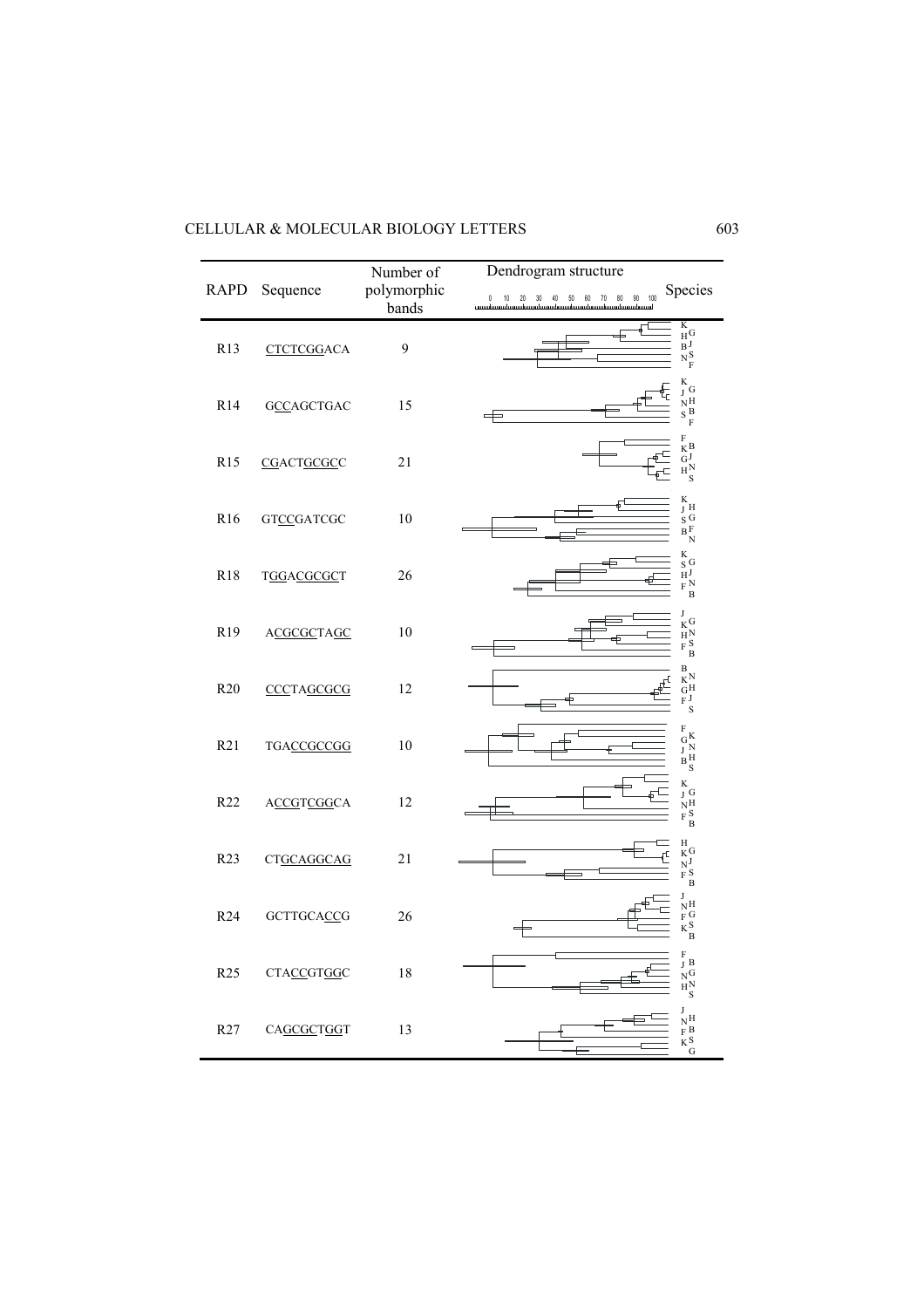- ii. In 6 experiments, only one of these two species was separated from the narbonensis section; the separation of *V. faba* and *V. bithynica* was distinct in three tests each for R01, R03 and R14 and R02, R09 and R24, respectively.
- iii. In 9 experiments, *V. serratifolia* was also separated from the narbonensis section, usually either with *V. bithynica* or *V. faba* (R02, R07, R08, R10, R12, R20-R23).

Interestingly, in 3 RAPD tests (R01, R10 and R16), *V. narbonensis* was found outside its own section. In one test (R16), *V. bithynica* and *V. faba* were also more similar to *V. narbonensis* and clustered altogether out of the narbonensis section. In one test (R12), *V. serratifolia* was significantly excluded from the narbonensis section, while in eight subsequent tests, it was clustered together with *V. bithynica* and *V. faba*. A high homology level (>60%) between the species*(V. narbonensis, V. johannis, V. hyaeniscyamus, V. kalakhensis, V. galilaea* and *V. serratifolia)* was observed for 14 out of the 25 RAPD tests, while it was low  $(<50\%)$  for 9.

# **Ribotyping**

Hybridization with a plasmid pTA71 including barley rDNA as a probe showed interspecies relationships very similar to those obtained from RAPD analysis. The experiments revealed the strong internal consistency of the narbonensis section (more than 95% homology), the separate nature of the faba section (25% homology) and the completely separate features of the *V. bithynica* pattern (less than 10% homology with the rest of the species). Also, an uncertain position for *V*. *serratifolia* was observed (Fig. 2A).

## **RFLP-based interspecies diversity**

Out of the pool of eight cross-hybridization experiments among all the *Vicia* genomic DNAs, two were arbitrarily selected for numerical validation of the RAPD-based results. The total genomic DNA of *V. johannis* was used as a probe for the total genomic *Vicia* DNAs digested with *Bam*H. In the second experiment, the total genomic DNA from *V. narbonensis* was used as a probe for a Southern hybridization experiment with the total genomic DNA digested with *Bgl*II endonuclease. Both experiments yielded a similar series of bands common to all the species included in the narbonensis section. For *V. johannis* hybridization, there were two common bands, while for *V. narbonensis*  hybridization, there were four (Fig. 2B and C). The dendrograms generated for each experiment were similarly stair-shaped; however, in both, the most distant species was *V. bithynica*, then *V. faba*, while the minor differences appeared inside the narbonensis section. While, according to *V. johannis*-based hybridization, the closest relationship linked *V. galilaea* and *V. kalakhensis*, in *V. narbonensis*-based hybridization, *V. galilaea* was the nearest neighbour of *V. johannis.* In both tests, *V. narbonensis* was placed between the narbonensis section and *V. serratifolia* (data not shown).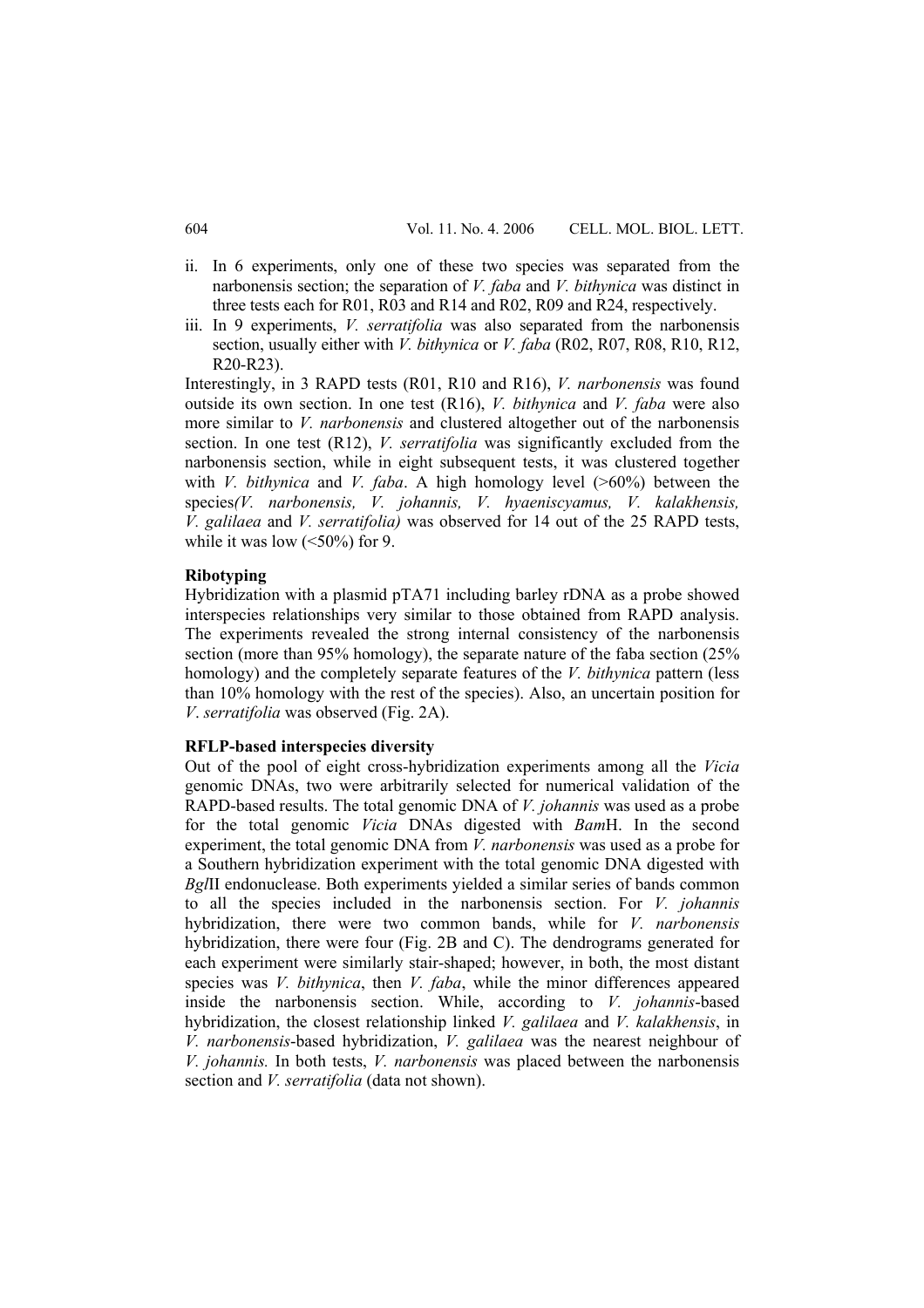

Fig. 2. The results of ribotyping and two whole-genome Southern hybridization analyses. The species names are shown at the top of each gel, with the symbols as follows: B – *V. bithynica*, E – *V. eristaloides*, F – *V. faba*, N – *V. narbonensis*, H – *V. hyanicyamus*, G – *V. galilaea*, K – *V. kalakhensis*, J – *V. johannis*, S – *V. serratifolia*, B(i) – *V. bithynica* (Italy), B(s) – *V. bithynica* (Syria). A - Ribotyping. Hybridization with a plasmid pTA71 including barley rDNA as a probe. B - RFLP analysis. Southern hybridization of the total genomic DNA from *V. johannis* with the total genomic *Vicia* DNA digested with *BamHI*. C - RFLP analysis. Southern hybridization of the total genomic DNA from *V. narbonensis* with the total genomic DNA digested with *BgIII*. The scale on the two edges of each picture was used for the normalization procedure. D - The dendrogram correlations (UPGMA) among the species. The scales shown above the dendrogram represent the level of homology between the investigated probes. The values of the clustering errors are shown as narrow rectangles positioned at appropriate dendrogram nodes. *V. eristaloides* is not included in the cluster analysis, as it was not included in the other experiments.

#### **Primer-specific interspecies characteristics**

Two numerical values were calculated for each similarity matrix to characterize and compare the interspecies relationships based on particular RAPD typing: the average of the Pearson's correlation coefficient values  $(C_{sim}^{k})$  and the variance related to this average. All the RAPD tests were divided into five groups according to the repeated motif present in the primer. Then, the  $C_{sim}^{k}$  values were placed on the diagram as a function of the approximated genomic primer frequency,  $v_k$  (Tab. 3). The mean of these  $C_{sim}^k$  values was similar in subsequent  $v_k$  intervals, suggesting the independence of interspecies relationships from primer genomic frequencies ( $p < 0.01$ ). However, for particular types of primers, such adependence appeared to be significantly differentiated (Tab. 3). The differences might reflect the rule that different sequences evolve at different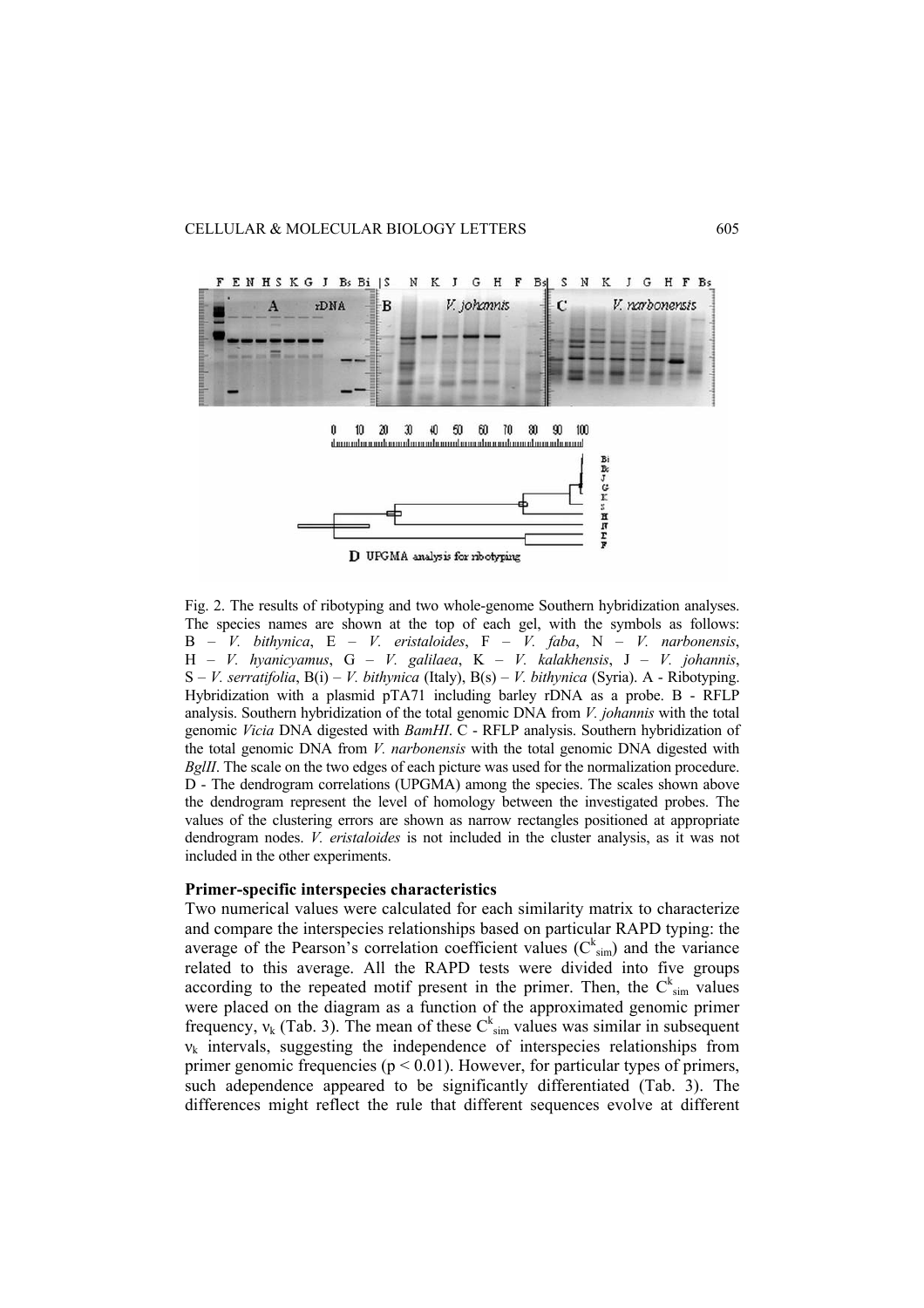rates, with the genes more highly conserved then repetitive sequences [8, 48]. When tandem GC, AG, GT, CA or CT repeats characterized the primer, a higher value of the similarity coefficient (0.7-0.8) and a rather wide range of variance (0.1-0.6) were observed.

Tab. 3. Global diversity for the analyzed group of *Vicia* species representing the faba, bithynica and narbonensis sections. The species are described with the same abbreviations as before (Fig. 2).

|                                                           | S    | $\boldsymbol{N}$ | Κ       | $J_{\cdot}$ | H    | G       | F    | $\boldsymbol{B}$ | Average interspecies<br>similarity/diversity |
|-----------------------------------------------------------|------|------------------|---------|-------------|------|---------|------|------------------|----------------------------------------------|
| $C_{sim}$ ij – RAPD similarity coefficient                |      |                  |         |             |      |         |      |                  |                                              |
| S                                                         | 1.00 |                  |         |             |      |         |      |                  |                                              |
| $\boldsymbol{N}$                                          | 0.64 | 1.00             |         |             |      |         |      |                  | $N = 25$                                     |
| K                                                         | 0.68 | 0.80             | 1.00    |             |      |         |      |                  |                                              |
| $\boldsymbol{J}$                                          | 0.67 | 0.85             | 0.83    | 1.00        |      |         |      |                  | $\langle C_{sim}\rangle = 0.68$              |
| Н                                                         | 0.73 | 0.89             | 0.84    | 0.91        | 1.00 |         |      |                  | $0.80$ <sup>n</sup>                          |
| G                                                         | 0.68 | 0.80             | 0.86    | 0.83        | 0.85 | 1.00    |      |                  | $0.50$ f                                     |
| F                                                         | 0.47 | 0.49             | 0.49    | 0.48        | 0.53 | 0.54    | 1.00 |                  | 0.43 <sup>b</sup>                            |
| $\boldsymbol{B}$                                          | 0.46 | 0.38             | 0.37    | 0.40        | 0.44 | 0.48    | 0.50 | 1.00             |                                              |
| $\Delta_{ii}$ – dispersion of RAPD similarity coefficient |      |                  |         |             |      |         |      |                  |                                              |
| S                                                         | 0.00 |                  |         |             |      |         |      |                  |                                              |
| $\cal N$                                                  | 0.11 | 0.00             |         |             |      |         |      |                  |                                              |
| K                                                         | 0.10 | 0.13             | 0.00    |             |      |         |      |                  | $N = 25$                                     |
| $\boldsymbol{J}$                                          | 0.10 | 0.11             | 0.12    | $0.00\,$    |      |         |      |                  |                                              |
| H                                                         | 0.11 | 0.13             | 0.10    | 0.10        | 0.00 |         |      |                  | $<\!\!\Delta\!\!>=0.09$                      |
| G                                                         | 0.09 | 0.10             | 0.12    | 0.11        | 0.11 | 0.00    |      |                  |                                              |
| F                                                         | 0.08 | 0.08             | 0.06    | 0.08        | 0.08 | 0.08    | 0.00 |                  |                                              |
| B                                                         | 0.08 | 0.07             | 0.06    | 0.08        | 0.09 | 0.07    | 0.07 | 0.00             |                                              |
| $C_{sim}$ ij – RFLP similarity coefficient                |      |                  |         |             |      |         |      |                  |                                              |
| S                                                         | 1.00 |                  |         |             |      |         |      |                  |                                              |
| N                                                         | 0.64 | 1.00             |         |             |      |         |      |                  | $N = 2$                                      |
| K                                                         | 0.71 | 0.83             | 1.00    |             |      |         |      |                  | $<\!\!\Delta\!\!>=0.71$                      |
| $\boldsymbol{J}$                                          | 0.94 | 0.82             | 0.90    | 1.00        |      |         |      |                  |                                              |
| H                                                         | 0.66 | 0.84             | 0.94    | 0.87        | 1.00 |         |      |                  | $\langle C_{sim} \rangle = 0.56$             |
| G                                                         | 0.68 | 0.75             | 0.99    | 0.91        | 0.99 | 1.00    |      |                  | 0.89 <sup>n</sup>                            |
| F                                                         | 0.47 | 0.46             | 0.62    | 0.53        | 0.57 | 0.49    | 1.00 |                  | $0.49$ f                                     |
| $\boldsymbol{B}$                                          | 0.60 | 0.15             | $-0.94$ | $-0.14$     | 0.75 | 0.12    | 0.23 | 1.00             | 0.05 <sup>b</sup>                            |
| RFLP similarity coefficient (ribotypying)                 |      |                  |         |             |      | $N = 1$ |      |                  |                                              |
|                                                           |      |                  |         |             |      |         |      |                  | $\langle C_{sim}\rangle$ = 64.1              |

<sup>a</sup>C<sub>sim ij</sub> is an averaged value of Pearson's correlation coefficients calculated over 25 RAPDs. <sup>b</sup>Δ<sub>ij</sub> is a standard error related to C<sub>sim ij</sub>. <sup>c</sup><C<sub>sim</sub>> and <Δ> are the averaged values over the independent values of the presented matrices of  $C_{sim}$  ij and  $\Delta_{ij}$ , respectively. <sup>d</sup>the superscripts n, f, and b refer to the sections narbonensis, faba and bithynica. <sup>e</sup>N refers to the number of the experimental series.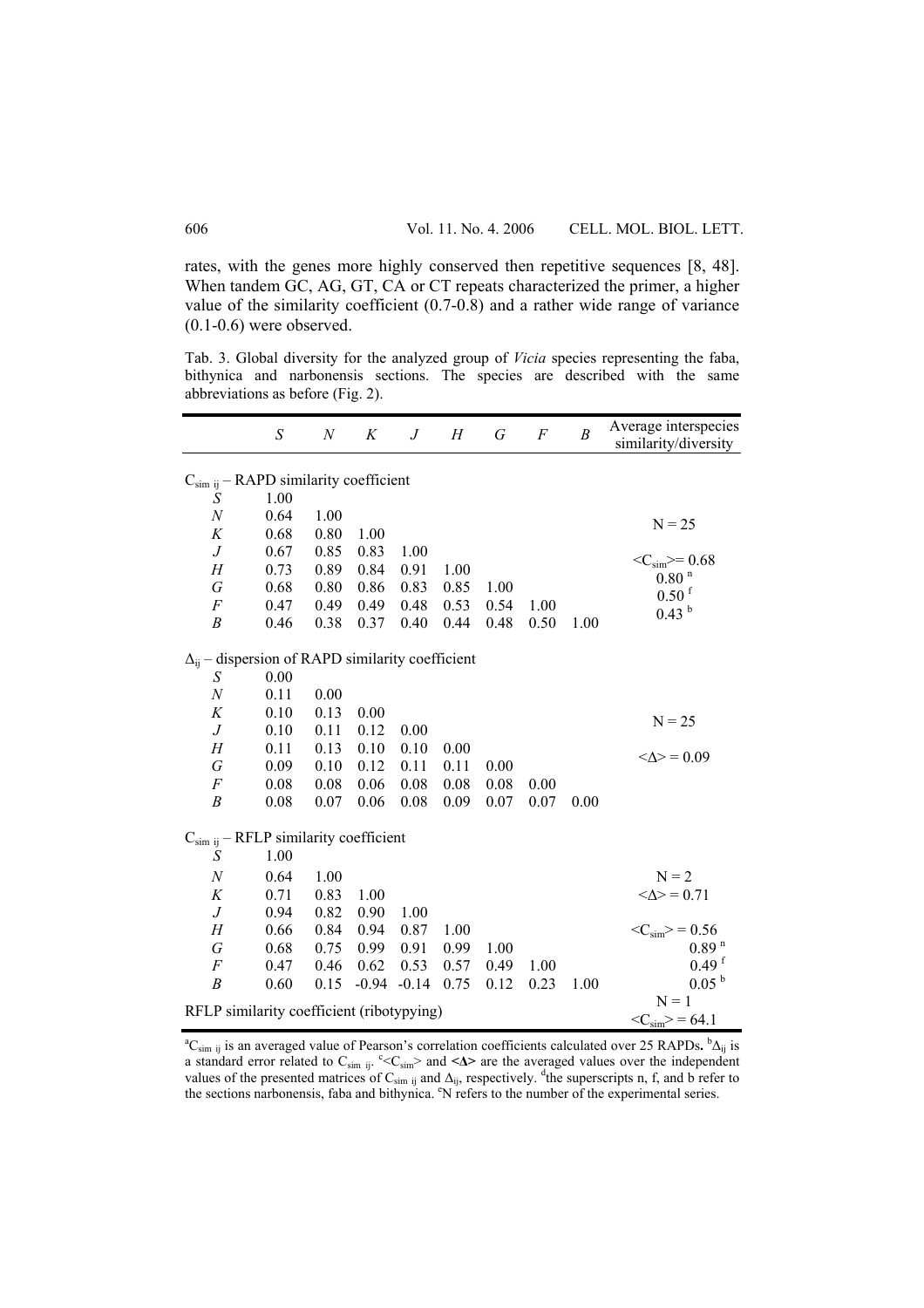

Fig 3. Interspecific genetic similarity/diversity for *Vicia* species. A - Summarized interspecies genetic similarity calculated in particular RAPD analyses for 8 *Vicia* species. The ranges of similarity/diversity common to particular  $C_{sim}^{k}$  types are indicated with the dotted ellipsoid curves. B - Summarized interspecies genetic diversity in particular RAPD analyses for 8 *Vicia* species.  $C_{sim}^{k}$  is an averaged value of all coefficients for the similarity matrix found in one test. The  $v_k$  describes the frequency of appearance of a decamer sequence in the *Vicia* genome. Five separate types were distinguished, depending on the presence of a specific motif:  $\circ$ ) decamers, which include the tandemly repeated tetramers or trimers GCAG, GATC or CTG (R06, R10, R23); ( $\triangle$ ) decamers, with CC or GG repeats (R02, R07, R08, R21, R22, R25); ( $\triangle$ ) decamers, with GC repeats (R03, R15, R18, R19, R20, R27); (■) decamers, including other types of tandemly repeated dimmer, i.e. CA, CT, GT or AG (R01, R04, R05, R09, R13); and  $(\bullet)$  decamers without any tandem repeat (R11, R12, R14, R16, R24).

When a primer included CC or GG repeated motifs, a lower  $C_{sim}^{k}$  value (0.5-0.6) was accompanied by a rather moderate value (0.1-0.4) of the variance. The primer sequences containing trimer or tetramer tandem repeats had rather high  $(0.9)$  or moderate  $(0.6)$  C<sup>k</sup><sub>sim</sub> values and a lower variance  $(0.1$ -0.4), while primers with no repeats gave a higher (0.6-0.9)  $C_{\text{sim}}^k$  and wider (0.1-0.6) range of variance (Tab. 3). Generally, the observed interspecies similarity was highest for the *loci* related to a marker containing tandemly repeated heterodimers.

#### **Averaged genomic similarity between** *Vicia* **species**

The averaged similarity related to a random set of decamers (possessing diversified genomic frequency) also noticeably separated the sections bithynica (0.43) and faba (0.50) from narbonensis (0.73), and the corresponding averaged diversity was also section-specific (bithynica: 0.07, faba: 0.08, and narbonensis: 0.1). For the individual species of the narbonensis section, the similarity coefficients were as follows: *V. serratifolia* 0.63, *V. kalakhensis* 0.73, *V. narbonensis* 0.73, *V. galilea* 0.75, *V. johannis* 0.76 and *V. hyaeniscyamus* 0.78 (Tab. 3, Fig. 4A). The final dendrogram structure revealed similar interspecies relationships when particular correlation matrices were weighted by the relative genomic frequencies of the appropriate primers (Fig. 4A, top right corner).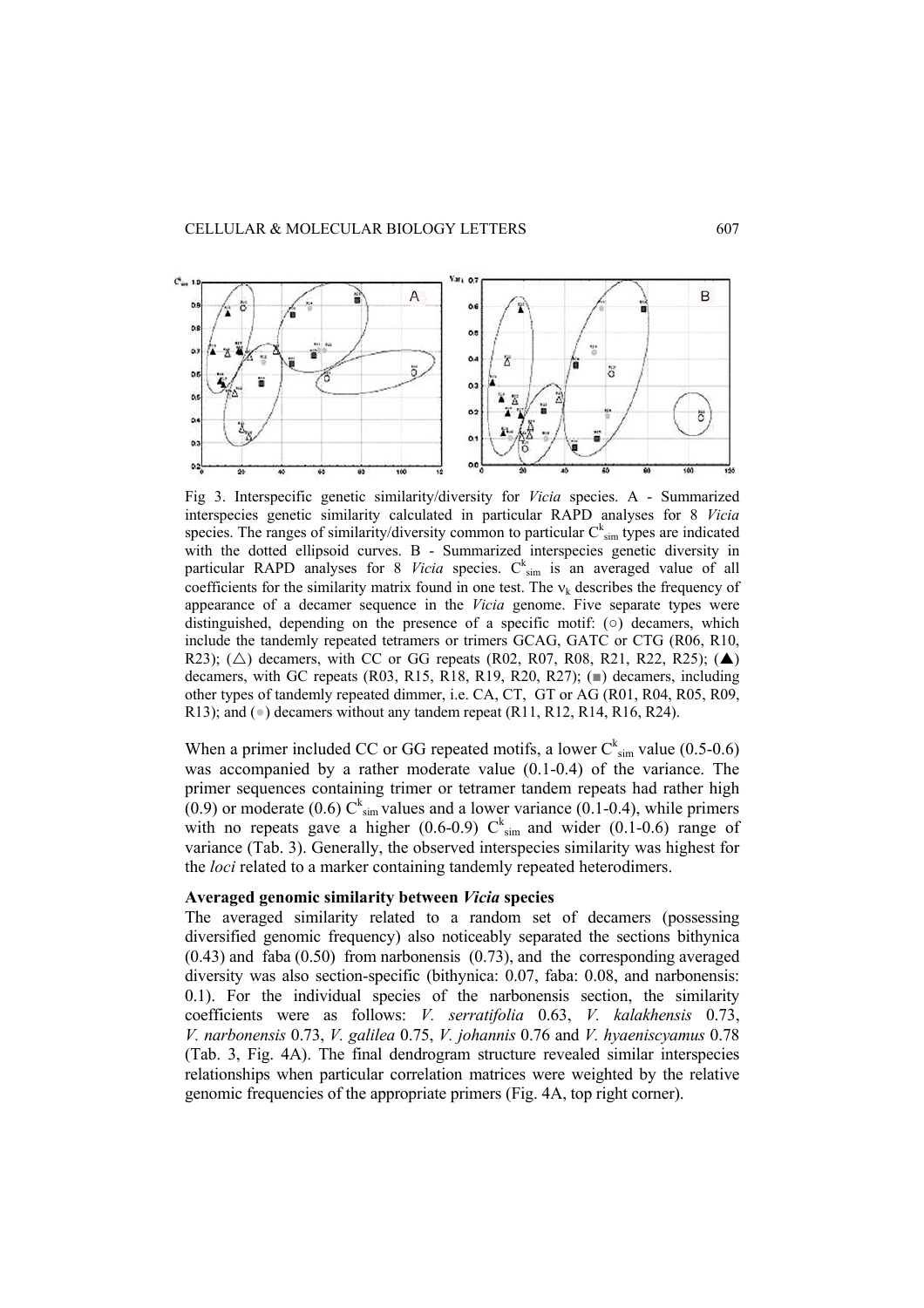

Fig. 4. Taxonomic relationships among the *Vicia* species – the final dendrogram. A - The averaged relationship between eight *Vicia* species found on the basis of 25 RAPD analyses. For calculations, the UPGMA (unweighted pair group method using arithmetic averages) and euclidean distances were applied. In the top right corner, the dendrogram is 'weighted' by primer genomic frequencies. B - Three RAPDs illustrating three points in A. R11 represents low  $C^k$  and high interspecies diversity, R16 represents low  $C^k$  and low diversity, while R03, located close to the center of the diagram, represents moderate values. The species names are abbreviated as in (Fig. 2), M – molecular weight marker.

# **DISCUSSION**

Microcolinearity, apparent in numerous plant genomes and recognized as especially advantageous for their investigation [8], allows us to establish the general features of the genome structure by means of comparative sequence analyses. It is expressed by a relatively high degree of gene order conservation observed between numerous species closely related to *Vicia*, as in, e.g. [9, 46, 49] but also with *Arabidopsis* [12]. Strong similarities appearing between the DNA fingerprints of *Vicia* species published so far also seem to be the consequence of the above-mentioned colinearity, related to the entire genome. According to some RAPD analyses, to identify particular legume species, more than four different primer sequences are needed [28]. Similarly, as shown in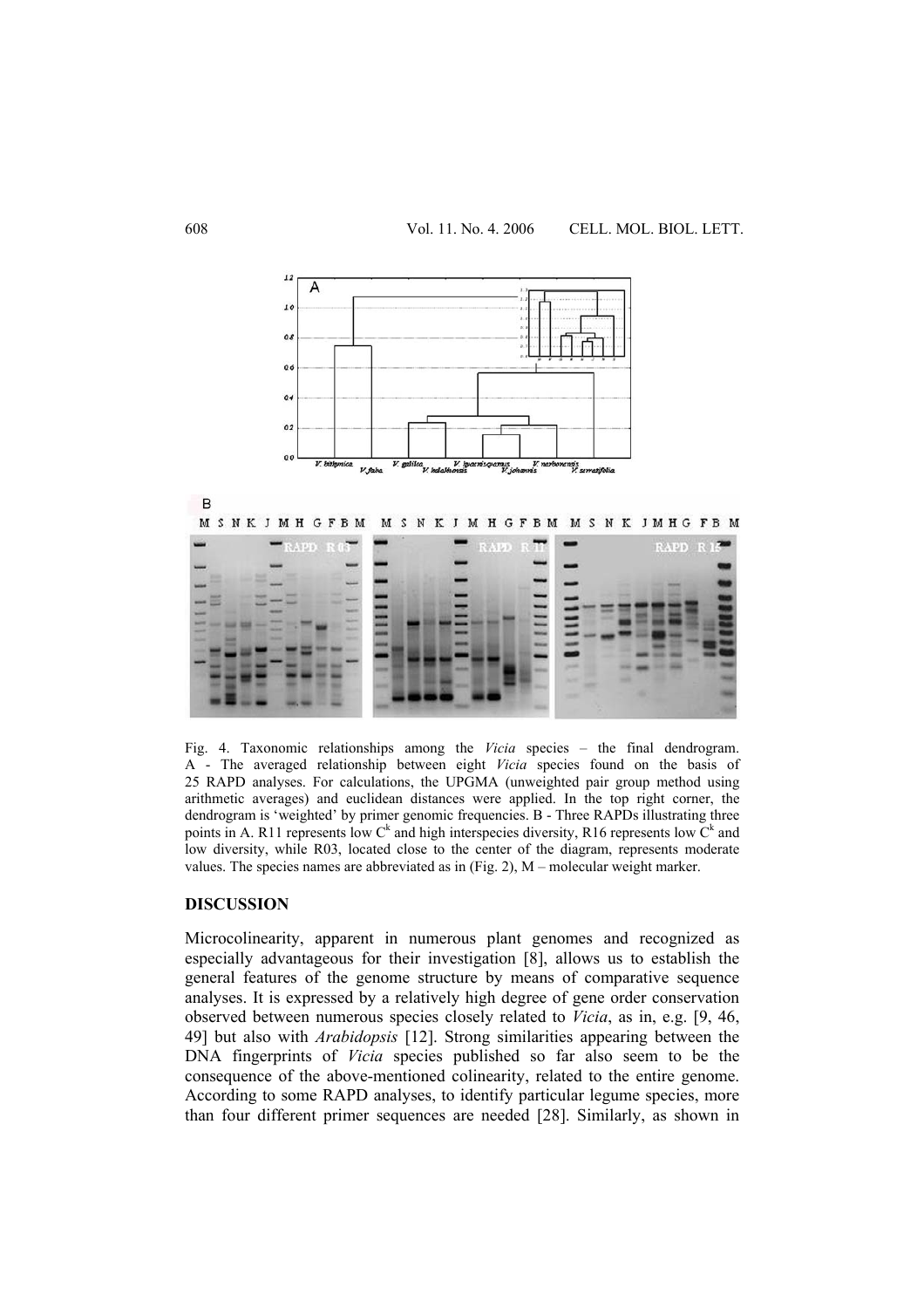RFLP experiments [17], to assess a clear relationship between different *Vicia*  accessions, the simultaneous analysis of several patterns was necessary. The set of decamers described here was arranged to cover a possibly wide range of different types of genomic *loci*, but simultaneously to possess different GC percentages and different genomic frequencies. It was found that for 25 decamer sequences applied as RAPD primers, despite the observed particular differences, the average value of the interspecies relationships resembled that based on the taxonomically important phenotypic, biochemical or molecular data.

# **Averaged genomic similarity between** *Vicia* **species**

The search was focused on the generalized interspecies similarity to overcome the differences generated by clustering results related to the particular RAPD, and effective relationships found among the species strongly resembled the established taxonomic relationships (Fig. 3A). The averaged cluster analysis revealed separated clusters of *V. faba* and *V. bithynica*, while all the species forming the narbonensis section were gathered together. This appeared to be in general accordance with our ribotyping-based UPGMA cluster analysis, but also with the RFLP results (Fig. 2A). The average RAPD analysis seemed to confirm the association of *V. serratifolia* with the narbonensis section. However, in all three hybridization tests (RFLP and ribotyping), *V. serratifolia* was found to be much less related to the section. The relationships between the remaining species of the section were different according to each analysis, while the ribotyping resulted in their nearly 100% identity. The RFLPs showed a much weaker association between the species, and in each RFLP, different species were out of the complex (Fig. 2B, 2C). The RAPD-based observation corresponds with the fingerprinting results of other authors, e.g. with those presented by Van de Ven [17]. However, according to him, two other species (*V. galilaea* and *V*. *hyaeniscyamus*) were found to be especially similar. Some RAPD tests resulted in different relative positions of *V. faba*, *V. bithynica* or *V. serratifolia* to the narbonensis section. These results are consistent with the results of some other authors, indicating that *V. narbonensis* might be found quite apart from the species of its own section. The resultant correspondence of averaged similarity coefficients found among eight *Vicia* species for the two tests (RAPD- and RFLP-based Southern blot hybridization) suggests quite a wide-range genome similarity, and a kind of equivalence between these two kinds of typing, i.e. hexamer- and decamer-based (Tab. 3 and Fig. 3).

# **Relationships with a karyotype differences**

The presented analysis referred to the species whose 1C ranged from 4.58 pg (*V. bithynica*) to 13.35 pg (*V. faba*) [50, 51] with a mean of 7.96 pg. Cluster analysis (Fig. 3A) gathered together four species with similar genome sizes: *V. hyaeniscyamus*, *V. johannis*, *V. narbonensis* and *V. serratifolia*; 7.90 pg, 7.08 pg, 7.28 pg and 7.83 pg, respectively. A greater similarity was also shown between the two species relatively distant according to genome size: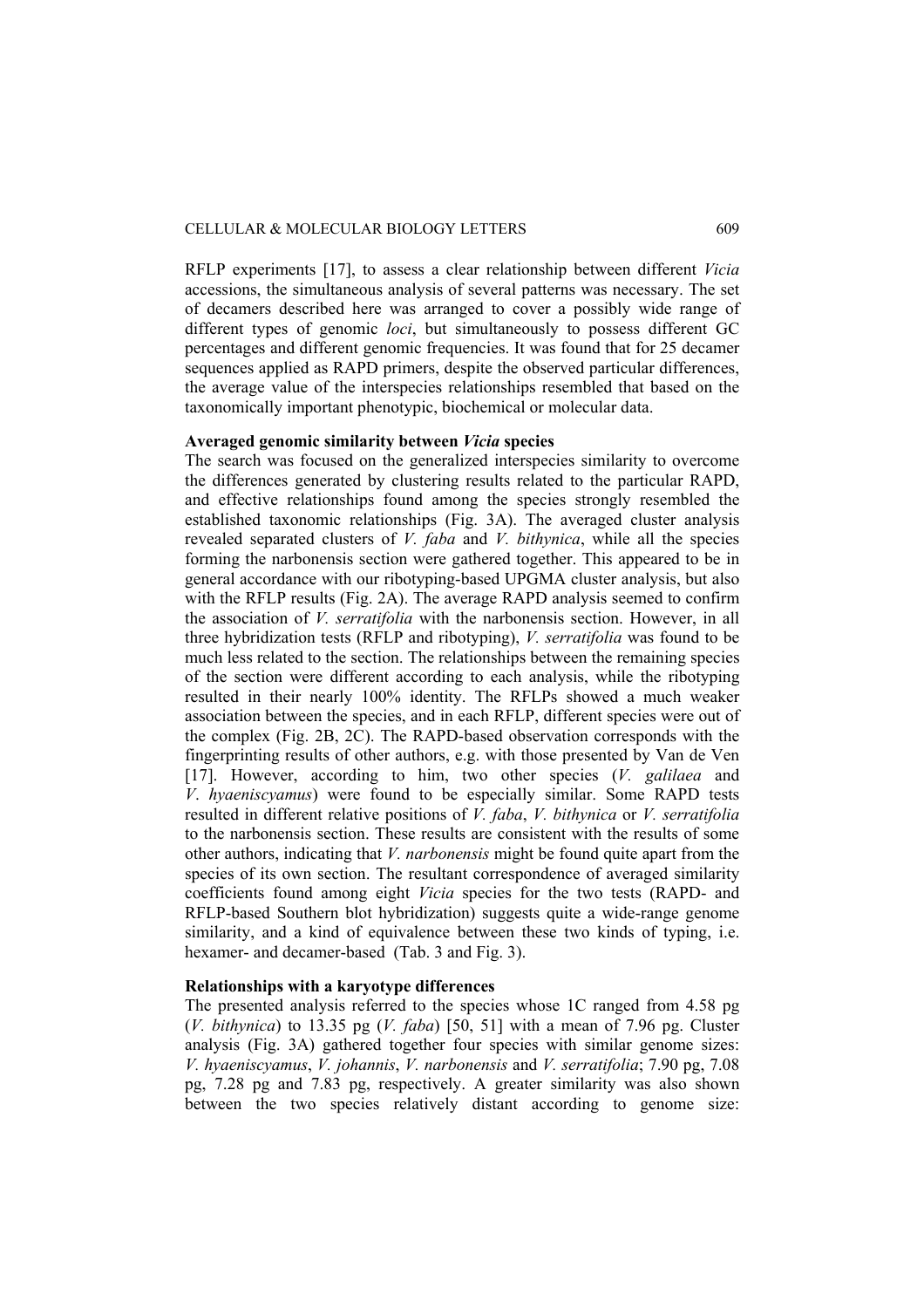*V. kalakhensis* and *V. galilaea* (9.18 pg and 6.52 pg). The observed discrepancy between the RAPD clustering of *Vicia* species and their appropriate 1C values might be related to different evolutionary paths of particular species [47, 52] .

In *Vicia*, apart from variations in chromosome number, there is a large-scale variation in chromosome size, nuclear DNA content, repetitive and non-repetitive DNA sequences and chromosomal repatterning in non-nuclear and nuclear chromosomes. The results of Raina and Ogihara [29], and literature therein, concerning rDNA repeat variability and length heterogeneity place *V. faba* and *V. bithynica* outside the narbonensis complex. In the presented ribosomal hybridization study, *V. bithynica* turned out to be the most distant from the narbonensis section (less than 10% similarity), while the second, *V. faba*, was about 30% similar, and the third, *V. serratifolia*, about 75%. The internal homology of the remaining five species of the narbonensis section was 95%.

According to the results reported by other authors, the analysis of *rrn*-related internal transcribed spacers (ITS) does not allow clarification of the phylogenetic relationships within the narbonensis complex, suggesting the possible relative conservativeness of the section [18]. This ITS alignement located *V. kalakhensis* further from the other members of the group and slightly distinguished the *V. serratifolia* species. Inside the section, the karyotype analysis gathered together *V. galilaea* and *V. johannis*, separately from both *V. narbonensis* and *V. kalakhensis*. It also widened the individual distance of *V. hyaniscyamus* [18].

## **Relationships with phenotype diversity**

The question to what extent the similarity between the investigated species might correspond to relationships visible at the proteome level is partially answered by several papers analysing the polymorphism of albumins, isoenzymes (dehydrogenases, superoxide dismutase) or aspartate aminotransferase [15, 16]. The analysis involved allele frequencies at eight polymorphic *loci*. According to the cited authors, the variation within species revealed by UPGMA cluster analysis performed on a set of the narbonensis section species along with *V. faba* and *V. bithynica* allowed the recognition of *V. serratifolia* as placed peripherally in the narbonensis section (Nei's genetic identity < 0.7). Surprisingly, *V. narbonensis* was located apart from the rest of the species of the section, but not as distantly as *V. serratifolia* (genetic identity  $> 0.7$ ). The overall diversity calculation exposed the greatest distances within the narbonensis section for *V. faba* (genetic identity  $\leq$  0.4) and *V. bithynica* ( $\leq$  0.5). Furthermore, similar interspecies relationships were revealed by ortozyme data. They separated both *V. faba* and *V. bithynica* from the narbonensis section, while morphological features separated only *V. bithynica* from the section [15]. Hence, the presented interspecies similarity averaged over a random set of genomic *loci* remained in agreement with that related to *loci* of species-specific enzymes and with the established taxonomic relationships (Fig. 4).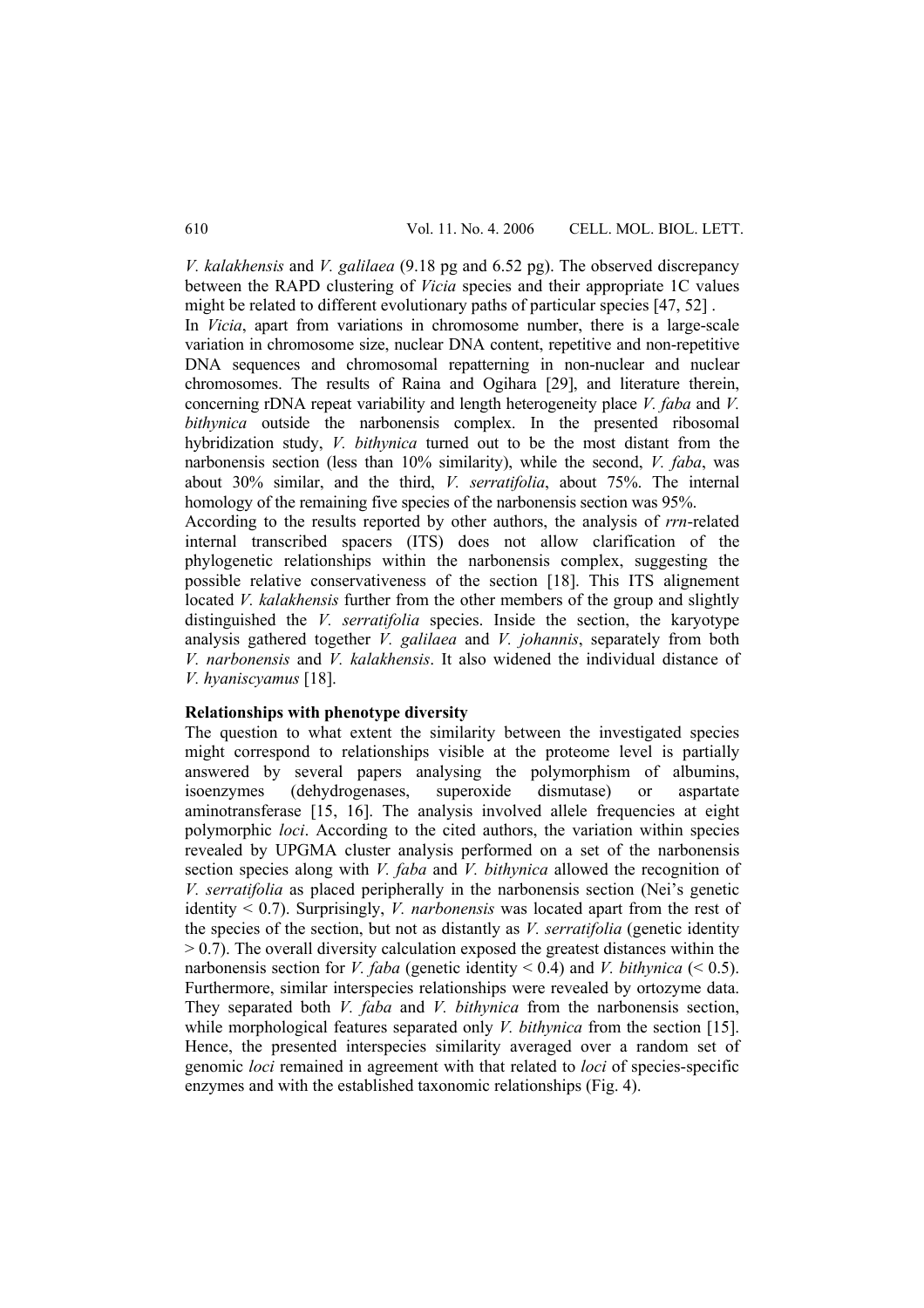### **CONCLUSIONS**

The averaged RAPD-based interspecies relationships are in agreement with RFLP-based and with rDNA-based typing results, confirming that averaged values found on the basis of 25 markers are quite a good approximation of interspecies relationships in *Vicia*. This suggests that interspecies relationships visible in analyses of rDNA emulate those resulting from a series of short random sequences. When included into analysis, the primer genomic frequencies did not change the observed interspecies relationships.

The results validate the micro- and colinearity known for *Fabaceae* and are congruent with data known from molecular and morphological taxonomy records. The averaged similarity coefficient and its variance, both referring to the particular RAPD test, produce an informative visualization of interspecies relationships. The primer motif influences the result of interspecies relationships, but in most cases keeps/maintains the relationships between the sections.

Genome description averaged over random *loci* proved to be an effective and informative tool for interspecies analysis in *Vicia*.

**Acknowledgements.** We would like to thank Professor Maria Olszewska from the University of Łódź for her help, encouragement and care. This study was supported by the University of Łódź, grant No 505/040424, and partially by the Centre for Medical Biology PAS.

# **REFERENCES**

- 1. Allkin, R., Goyder, D.J., Bisby, F.A. and White, R.J. Names and synonymus of species and subspecies in the *Viciae*. Issue 3 Vicieae Database Project Publication No 7 Southampton, 1986.
- 2. Harlan, J.R. Theory and dynamics of grassland agriculture. (Van Nostrand, D. Ed), Princeton, New Jersey, USA, 1956.
- 3. Buntier, J.B., Sørensen, A.P. and Peleman, J.D. Haplotype diversity: the link between statistical and biological association. **Trends Plant Sci.** 10 (2005) 1360-1385.
- 4. Gepts, P., Beavis, W.D., Brummer, E.Ch., Shoemaker, R.C., Stalker, H.T., Weeden, N.F. and Young, N.D. Legumes as a model plant family. Genomics for food and feed report of the cross-legume advances through genomics conference. **Plant Physiol.** 137 (2005) 1228-1235.
- 5. Lee, J.M., Grant, D., Vallejos, C.E. and Shoemaker, R.C. Genome organization in dicots. II. Arabidopsis as a 'bridging species' to resolve genome evolution events among legumes. **Theor. Appl. Genet.** 103 (2001) 765-773.
- 6. Paterson, A.H., Bowers, J.E., Burow, M.D., Draye, X., Elsik, Ch.G., Jiang, Ch-X., Katsar, C.S., Lan, T.-H., Lin, Y.-R. and Wright, R.J. Comparative genomics of plant chromosomes. **Plant Cell** 12 (2000) 1021-1029.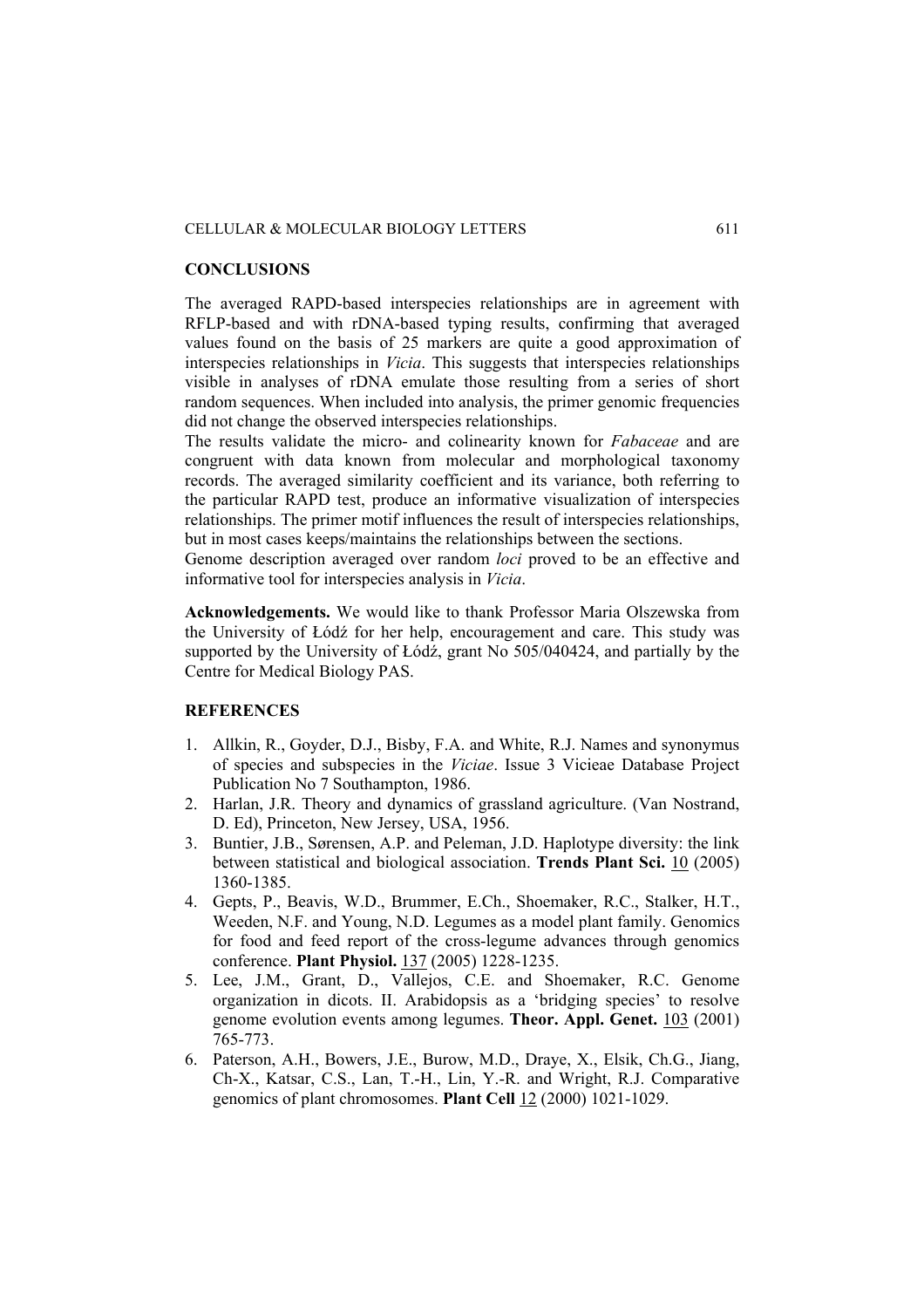- 7. Zhu, H., Choi, H.-K., Cook, D.R. and Shoemaker, R.C. Bridging model and crop legumes through comparative genomics. **Plant Physiol.** 137 (2005) 1189-1196.
- 8. Bennetzen, J.L. Comparative sequence analysis of plant nuclear genomes: microcolinearity and its many exceptions. **Plant Cell** 12 (2000) 1021-1029.
- 9. Choi, H.K., Mun, J.H., Kim, D.J., Zhu, H., Baek, J.M., Mudge, J., Roe, B., Ellis, N., Doyle, J., Kiss, G.B., Young, N.D. and Cook, D.R. Estimating genome conservation between crop and model legume species. **Proc. Natl. Acad. Sci. USA** 101 (2004) 15289-15294.
- 10. McCouch, S.R. Genomics and synteny. **Plant Physiol.** 125 (2001) 152-155.
- 11. Yan, H.H., Mudge, J., Kim, D.-J., Shoemaker, R.C. and Young, N.D. Comparative physical mapping reveals features of microsynteny between Glycine max, Medicago truncatula, and Arabidopsis thaliana. **Genome** 47 (2004) 141-155.
- 12. Grant, D., Cregan, P. and Shoemaker, R.C. Genome organization in dicots: genome duplication in Arabidopsis and synteny between soybean and Arabidopsis. **Proc. Natl. Acad. Sci. USA** 97 (2000) 4168-4173.
- 13. Frediani, M., Caputo, P., Venora, G., Ravelli, C., Ambrosio, M. and Cremonini, R. Nuclear DNA contents, rDNAs, and karyotype evolution in *Vicia* subgenus *Vicia*: II. Section Peregrinae. **Protoplasma** 226 (2005) 181- 190.
- 14. Fuchs, J., Strehl. S., Brandes, A., Schweizer, D. and Schubert, I. Molecularcytogenetic characterization of the *Vicia* faba genome, heterochromatin differentiation, replication patterns and sequence localization. **Chromosome Res.** 6 (1998) 219-230.
- 15. Leht, M. and Jaaska, V. Cladistic and phenetic analysis of relationships in *Vicia* subgenus *Vicia* (Fabaceae) by morphology and isozymes. **Plant Syst. Evol.** 232 (2001) 237-260.
- 16. Przybylska, J. and Zimniak-Przybylska, Z. Electrophoretic seed albumin patterns and species relationships in *Vicia* sect Faba (Fabaceae). **Plant. Syst. Evol.** 198 (1995) 179-194.
- 17. Van de Ven, W.T.G., Duncan. N., Ramsay, G., Philips, M., Powell, M. and Waugh, R. Taxonomic relationships between *V. faba* and relatives based on nuclear and mitochondrial RFLPs and PCR analysis. **Theor. Appl. Genet.** 86 (1993) 71-80.
- 18. Venora, G., Blangifirti, S., Frediani, M., Maggini, F., Castiglione, M.R. and Cremonini, R. Nuclear DNA contents, rDNAs, chromatin organization, and karyotype evolution in *Vicia* sect Faba. **Protoplasma** 213 (2000) 118-125.
- 19. Wojciechowski, M.F. In Advances in legume systematics. Part 10. Higher level systematics. Edited by Klitgaard, B.B. and Bruneau, A. Royal Botanic Gardens, Kew, U.K. (2003) 5-35.
- 20. Raina, S.N. Genome organization and evolution in the genus *Vicia*. In: Biological approaches and evolutionary trends in plants. Academic Press, New York, NY (1990) 183-201.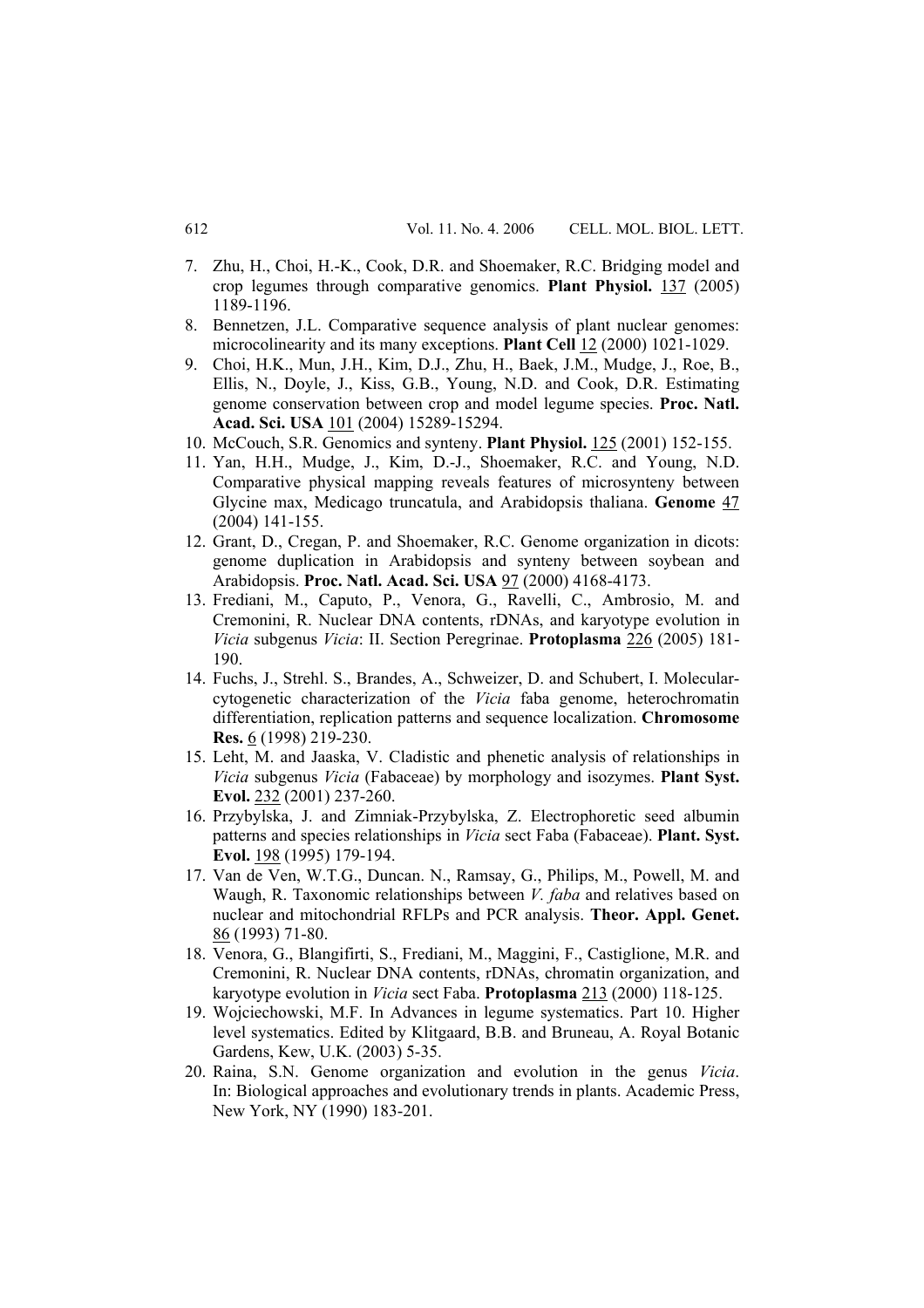- 21. Pozarkova, D., Kublizkova, A., Roman, B., Torres, A.M., Lucretti, S., Lysak, M., Dolezel, J. and Macas, J. Development and characterization of microsatellite markers from chromosome 1-specific DNA libraries of *Vicia faba*. **Biol. Plant.** 45 (2002) 337-345.
- 22. Román, B., Torres, A.M., Rubiales, D., Cubero, J.I. and Satovic, Z. Mapping of quantitative trait loci controlling broomrape (Orobanche crenata Forsk) resistance in *faba* bean (*Vicia faba* L). **Genome** 45 (2002) 1057-1063.
- 23. Bennett, M.D. and Leitch, I.J. Angiosprm DNA C-values database (release5.0 dec.2004) http://www.rbgkew.org.uk/cval/homepage.html (2004).
- 24. Román, B., Satovic, Z., Pozarkova, D., Macas, J., Dolezel, J. and Torres, A.M. Development of a composite map in *Vicia faba*, breeding applications and future prospects. **Theor. Appl. Genet.** 108 (2004) 1079-1088.
- 25. Torres, A.M., Weeden, N.F. and Martín, A. Linkage among isozyme, RFLP and RAPD markers in *Vicia faba*. **Theor. Appl. Genet.** 85 (1993) 937-945.
- 26. Heslop-Harrison, J.S. Comparative genome organization in plants: from sequence and markers to chromatin and chromosomes. **Plant Cell** 12 (2000) 617-635.
- 27. Avila, C.M., Sillero, J.C., Rubiales, D., Moreno, M.T. and Torres, A.M. Identification of RAPD markers linked to the Uvf-1 gene conferring hypersensitive resistance against rust (Uromyces *Vicia*e-*faba*e) in *Vicia faba* L. **Theor. Appl. Genet.** 107 (2003) 353-358.
- 28. Weder, J.K.P. Identifcation of Food and Feed Legumes by RAPD-PCR. **Lebensm-Wiss u-Technol.** 35 (2002) 504-511.
- 29. Raina, S.N. and Ogihara, A. Ribosomal DNA repeat unit polymorphism in 49 *Vicia* species. **Theor. Appl. Genet.** 90 (1995) 477-486.
- 30. Potokina, E., Tomooka, N., Vaughan, D.A., Alexandrowa, T. and Xu, R.Q. Phylogeny of *Vicia* subgenus *Vicia* (Fabaceae) based on analysis of RAPDs and RFLP of PCR-amplified chloroplast genes. **Genet. Res. Crop. Evol.** 46 (1999) 149-161.
- 31. Potokina, E., Blattner, F.R., Alexandrova, T. and Bachmann, K. AFLP diversity in the common vetch (*Vicia* sativa L) on the world scale. **Theor. Appl. Genet.** 105 (2002) 58-67.
- 32. Peakall, R., Gilmore, S., Keys, W., Morgante, M. and Rafalski, A. Cross-Species amplification of soybean (*Glycine max*) simple sequence repeats (SSRs) within the genus and other legume genera: implications for the transferability of SSRs in plants. **Mol. Biol. Evol.** 15 (1998) 1275-1287.
- 33. Frediani, M., Galati, M.T., Maggini, F., Galasso, I., Minelli, S., Ceccarelli, M. and Cionini, P.G. A family of dispersed repeats in the genome of *V. faba*: structure, chromosomal organization, redundancy modulation, and evolution. **Chromosoma** 108 (1999) 317-324.
- 34. Macas, J., Navratilova, A. and Meszaros, T. Sequence subfamilies of satellite repeats related to rDNA intergenic spacer are differentially amplified on *Vicia* sativa chromosomes. **Chromosoma** 112 (2003) 152-158.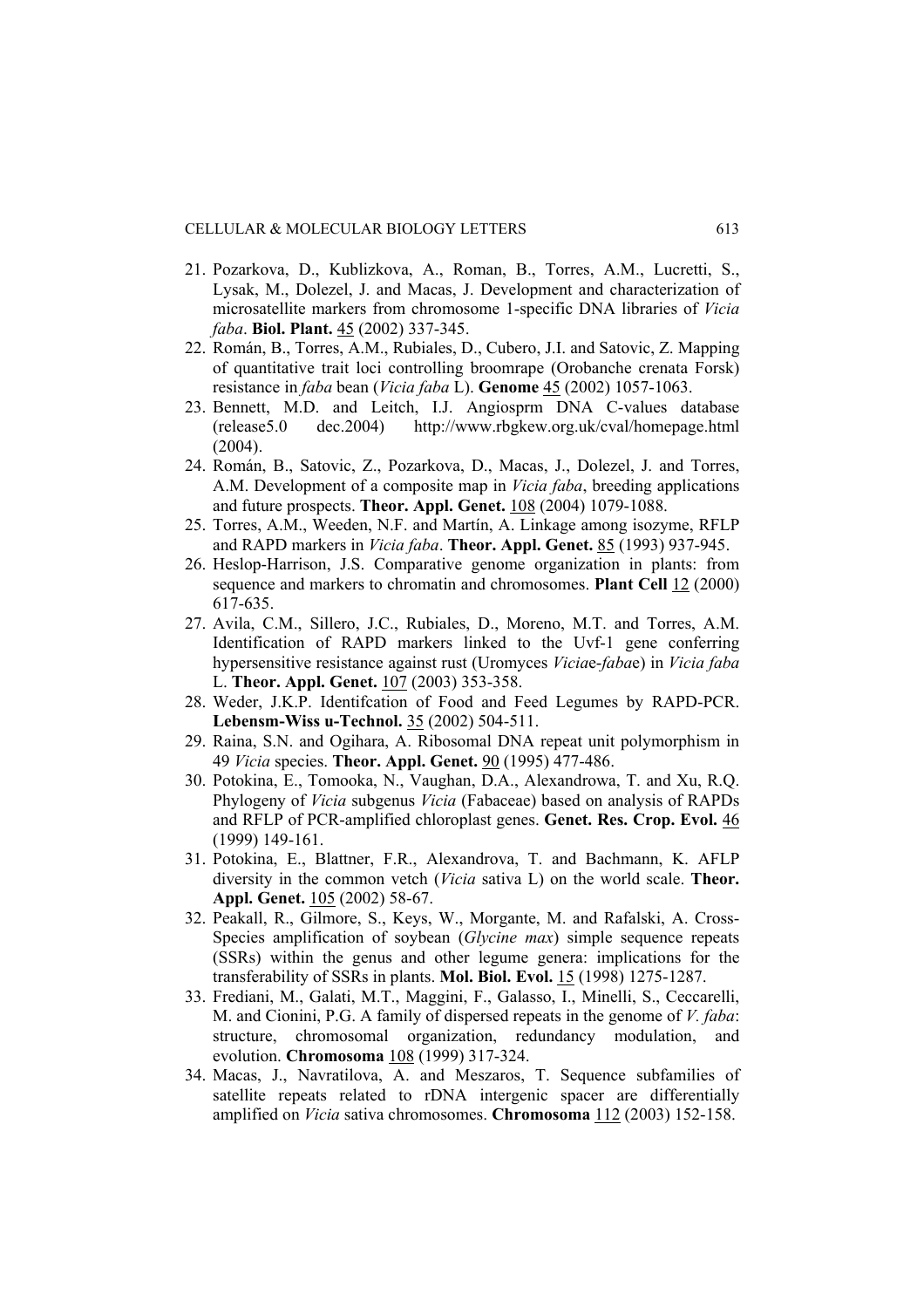- 35. Pearce, S.R., Harrison, G., Li, D., Heslop-Harrison, J.S., Flavell, A. and Kumar, A. The Ty-1-copia group retrotransposons in *Vicia* species: copy number, sequence heterogeneity and chromosomal localization. **Mol. Gen. Genet.** 250 (1996) 305-315.
- 36. Naumann, P., Koblizkova, A., Navratilova, A. and Macas, J. Significant expansion of *Vicia* pannonica genome size mediated by amplification of a single type of giant retroelement. **Genetics** 173 (2006) 1047-1056.
- 37. Macas, J., Neumann, P. and Pozarkova, D. Zaba: a novel miniature transposable element present in genomes of legume plants. **Mol. Gen. Genomics** 269 (2003) 624-631.
- 38. Maxted, N., Khettab, M.A. and Bisby, F.A. The newly discovered relatives of *Vicia faba* do little to resolve the enigma of its origin. **Bot. Chron.** 10 (1991) 435-465.
- 39. Gerlach, W.L. and Bedbrook, J.R. Cloning and characterization of ribosomal RNA genes from wheat and barley. **Nucleic Acids Res.** 8 (1979) 1869-1885.
- 40. Sambrook, J., Fritsch, E.F. and Maniatis, T. **Molecular Cloning A Laboratory Manual,** 2nd Ed. Edited by Cold Spring Harbor Laboratory Press, New York, 1989.
- 41. Williams, J.G.K., Kubelik, A.R., Livak, A.J., Rafalski, J.A. and Tingey, S.V. DNA polymorphism amplified by arbitrary primers are useful as genetic markers. **Nucleic Acids Res.** 18 (1990) 6531-6535.
- 42. Altschul, S.F., Madden, T.L., Schäffer, A.A., Zhang, J., Zhang, Z., Miller, W. and Lipman D.J. Gapped BLAST and PSI-BLAST: a new generation of protein database search programs. **Nucleic Acids Res.** 25 (1997) 3389-3402.
- 43. Sokal, R.R. and Sneath, P.H.A., **Principles of Numerical Taxonomy**. WH Freeman & Co, San Francisco, CA USA, 1963.
- 44. Francki, M.G. and Mullan, D.J. Application of comparative genomics to narrowleafed lupin (*Lupinus angustifolius* L.) using sequence information from soybean and Arabidopsis. **Genome** 47 (2004) 623-632.
- 45. Hecht, V., Foucher, F., Ferrandiz, C., Macknight, R., Vardy, M.E., Ellis, N., Beltran, J.P., Rameau, C. and Weller, J.L. Conservation of Arabidopsis flowering genes in model legumes. **Plant Physiol.** 137 (2005) 142-1434.
- 46. Kalo, P., Seres, A., Taylor, S.A., Jakab, J., Kevei, Z., Kereszt, A., Endre, G., Ellis, T.H.N. and Kiss, G.B. Comparative mapping between *Medicago sativa* and *Pisum sativum*. **Mol. Genet. Genomics** 272 (2004) 235-246.
- 47. Hill, P., Burford, D., Martin, D.M. and Flavell, A.J. Retrotranspozon populations of *Vicia* species with varying genome size. **Mol. Genet. Genomics** 273 (2005) 371-381.
- 48. SanMiguel, P. and Bennetzen, J.L. Evidence that recent increase in maize genome size was caused by the massive amplification of intergene retrotransposons. **Ann. Bot.** 82 Suppl A (1998) 37-44.